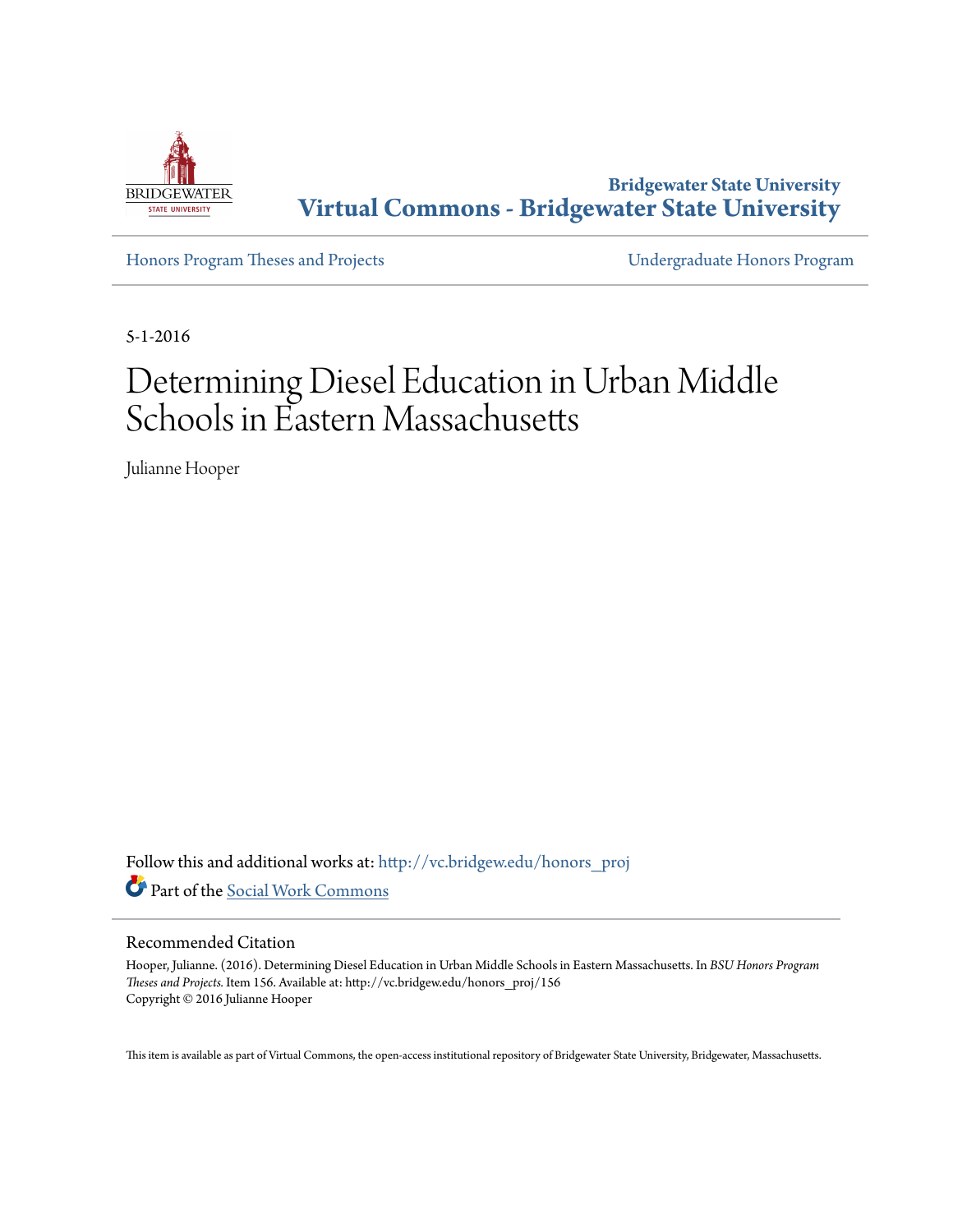# Running Head: DETERMINING DIESEL EDUCATION

Determining Diesel Education in Urban Middle Schools in Eastern Massachusetts

Julianne Hooper

Submitted in Partial Completion of the Requirements for Departmental Honors in Social Work

Bridgewater State University

May 1, 2016

Dr. David O'Malley, Thesis Director

Dr. Arnaa Alcon, Committee Member

Dr. Kathy Bailey, Committee Member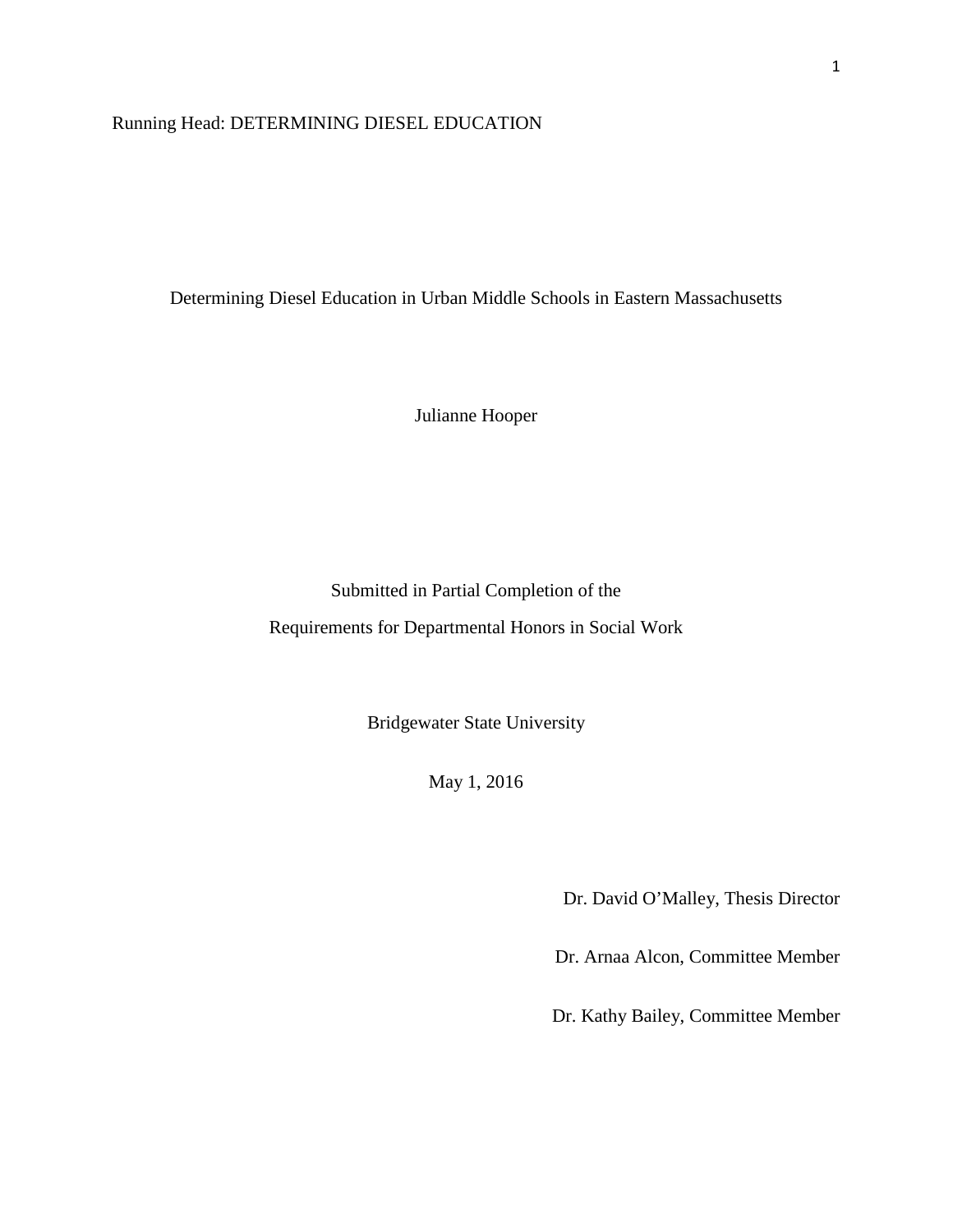## **Abstract**

Previously conducted studies have illuminated evidence that diesel exhaust emission rates are rising in the United States. Rising diesel exhaust emission rates bring more than a higher concentration of particulate matter in the air. Health complications from breathing in the particles of diesel exhaust place all citizens at risk. However, not everyone is equally at risk. Evidence has suggested children are particularly vulnerable to encountering health obstacles that can be caused by inhaling, these particles. This is due to a smaller lung capacity which requires children to breathe more frequently, their cardiovascular and respiratory systems still being in the developmental stages, and their frequent exposure to the air outdoors and diesel engines. Research suggests that children are more susceptible to asthma and other cardiac and respiratory illnesses caused by exposure to diesel particulate. This raises the question: are children learning about the health impact of particulate matter from diesel emission? To determine this, the following sources were examined to explore how youth are being educated about this major health threat:

- curricula of grades six to eight in urban areas in eastern Massachusetts,
- curricula of other districts in the United States
- organizations that provide information about diesel exhaust emissions, air pollution, and the impact they have on human health

## **Research Question**

Do curriculum frameworks available online of the specified urban middle schools in eastern Massachusetts contain content for middle school age students about diesel exhaust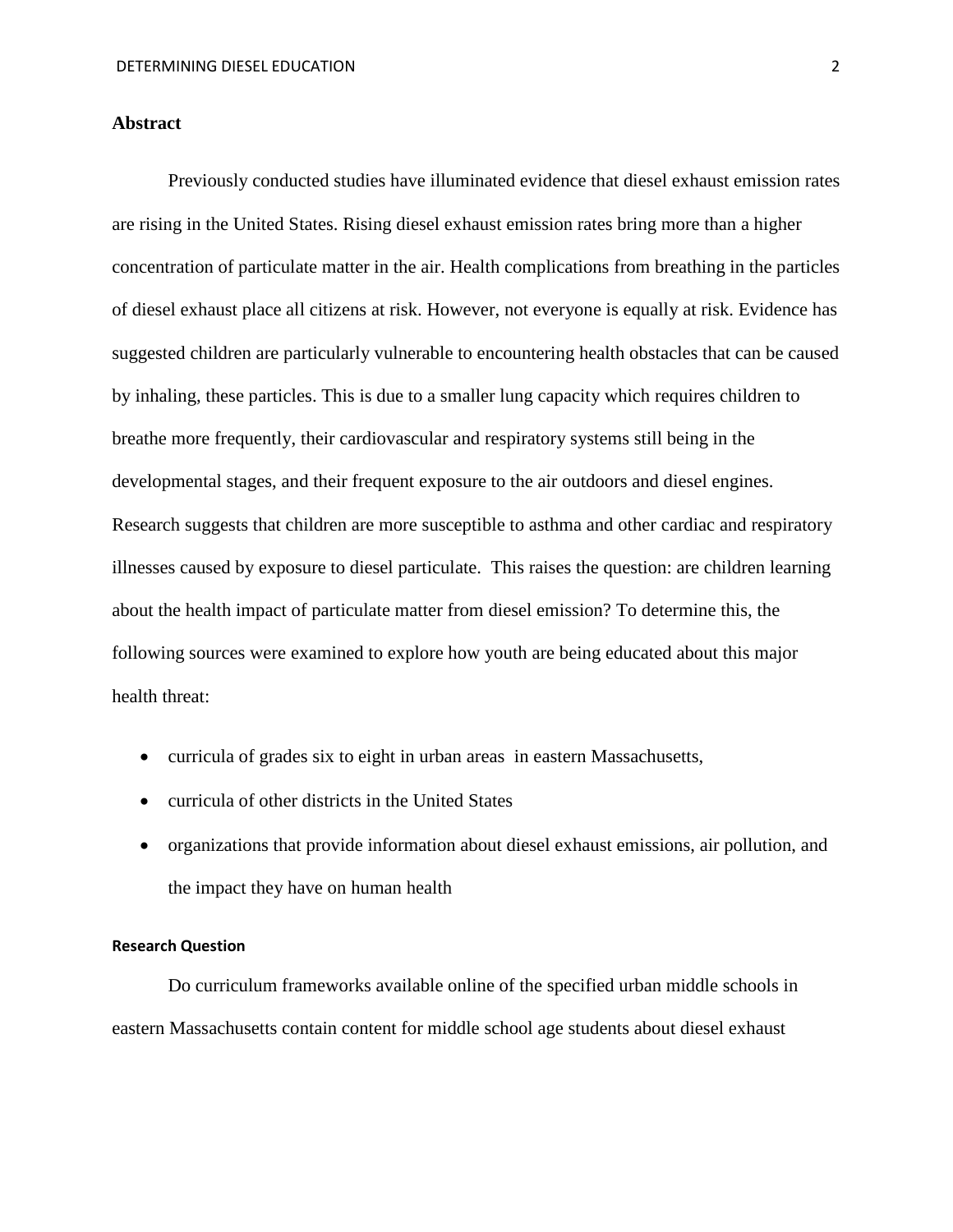emissions, air pollution, and/or the effect diesel exhaust emissions/air pollution have on human health? If not, what other organizations/institutions in the United States address these topics?

# **Goal**

The goal of this research is to determine if public urban middle schools in eastern Massachusetts teach middle school aged students about diesel exhaust emissions, the role it plays in air pollution, and/or the harm it can cause to the health of the human person. Additionally, the researcher will determine what other organizations/institutions provide information about these topics.

# **Introduction**

Emissions from diesel engines have been identified as a contributor to air pollution (Department of Health and Human Services, 2000). While modern technology allows new diesel engines to burn the fuel without emitting particulate matter at the high rates of older engines, particulate matter from diesel exhaust emissions still poses a risk to health. Particulate matter from diesel exhaust is composed of carbon, ash, metallic abrasion particles, sulfates and silicates (United States Department of Labor: Occupational Safety and Health Administration, 2013). Most of these particles are one fifth to one hundred times thinner than the width of human hair. Due to particulate matter's size and presence in the air, it is easy for humans to breathe in these particles. Upon inhalation of these particles, the human person faces the risk of developing health conditions as a result. Health risks posed by inhaling particulate matter from diesel exhaust include short term and long term effects. Short term health effects include irritation of the nose, eyes, and throat, coughing, nausea, headaches, and dizziness. Long term exposure to particulate matter from diesel exhaust can cause respiratory and cardiovascular illnesses, such as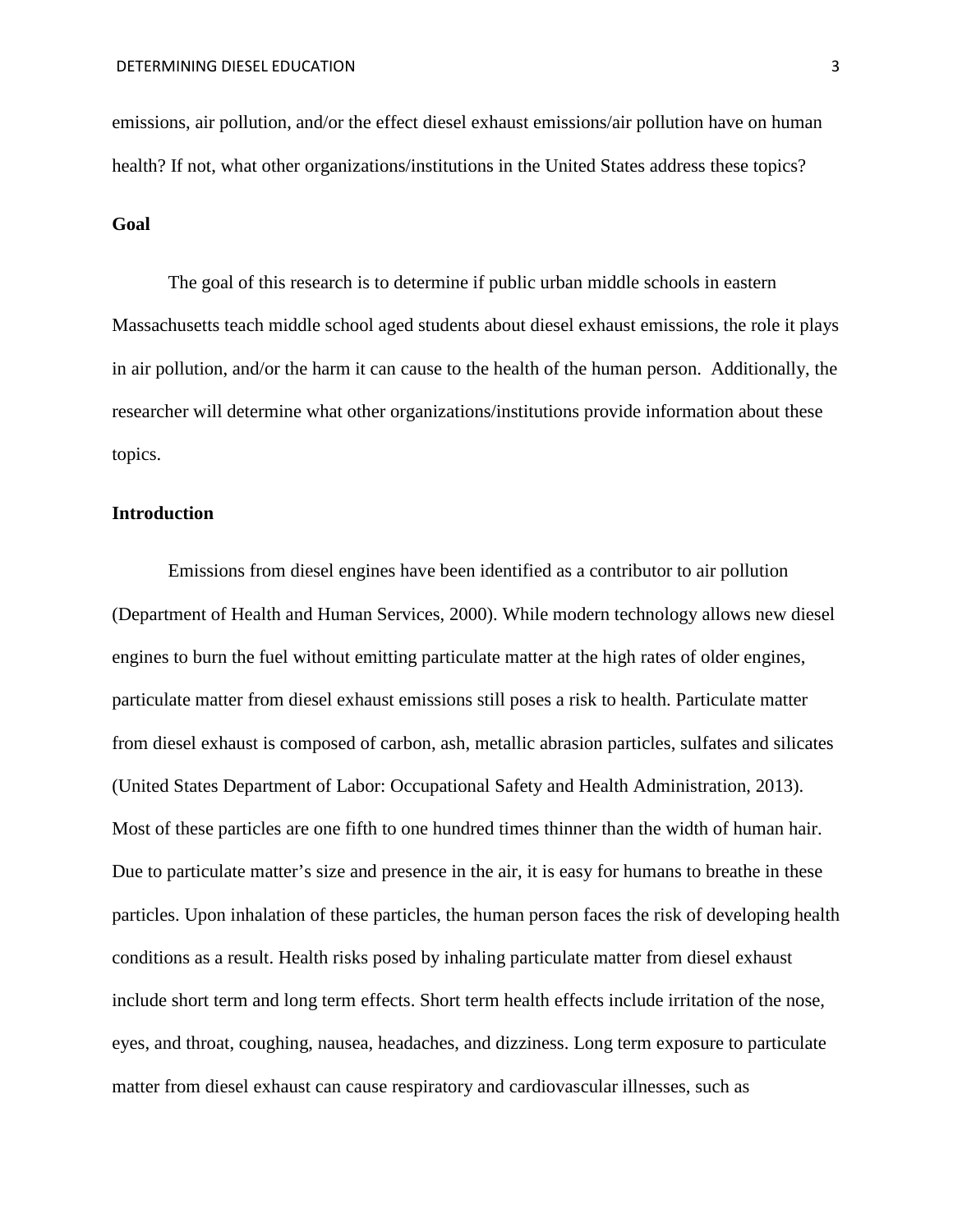emphysema, asthma, or chronic heart disease, and different forms of cancer, including lung and throat (Office of Environmental Health Hazard Assessment, 2007).

Despite all humans being at risk of exposure to particulate matter from diesel exhaust, the risk is not equal for all humans. Individuals living in urban communities have a higher likelihood of developing these illnesses due to living in a community with a high volume of traffic, public transportation in the forms of buses and trains, and industrial plants or factories that use diesel engines. The World Bank has identified that urban areas have 19.2 metric tons per person of  $CO<sub>2</sub>$ in the atmosphere (2014a). Eighty one percent of the entire United States population lives in a community identified as urban (The World Bank, 2014b). In these urban neighborhoods, individuals living in poverty, females, children, people of color, and Puerto Ricans are more at risk than other populations (Akinbami, Moorman, Bailey, Zahran, King, Johnson, and Liu, 2012).

Of the different populations exposed to heightened diesel exhaust emissions, evidence suggests children are more inclined to suffer from negative health consequences. The cardiovascular and respiratory systems of children are still in the developmental stages. As the respiratory systems of children are still developing, children breathe more frequently, causing them to inhale a larger quantity of air, and air pollutants (Natural Resource Defense Control, 1997). Children also expose themselves to more air pollution by spending more time playing outdoors, taking a bus to and from school on a nearly daily basis, and being closer to ground level where pollutants tend to settle as they are heavier than the air.

If these children are exposing themselves more frequently to this polluted air, and are physically vulnerable to cardiovascular and respiratory illnesses caused by particulate matter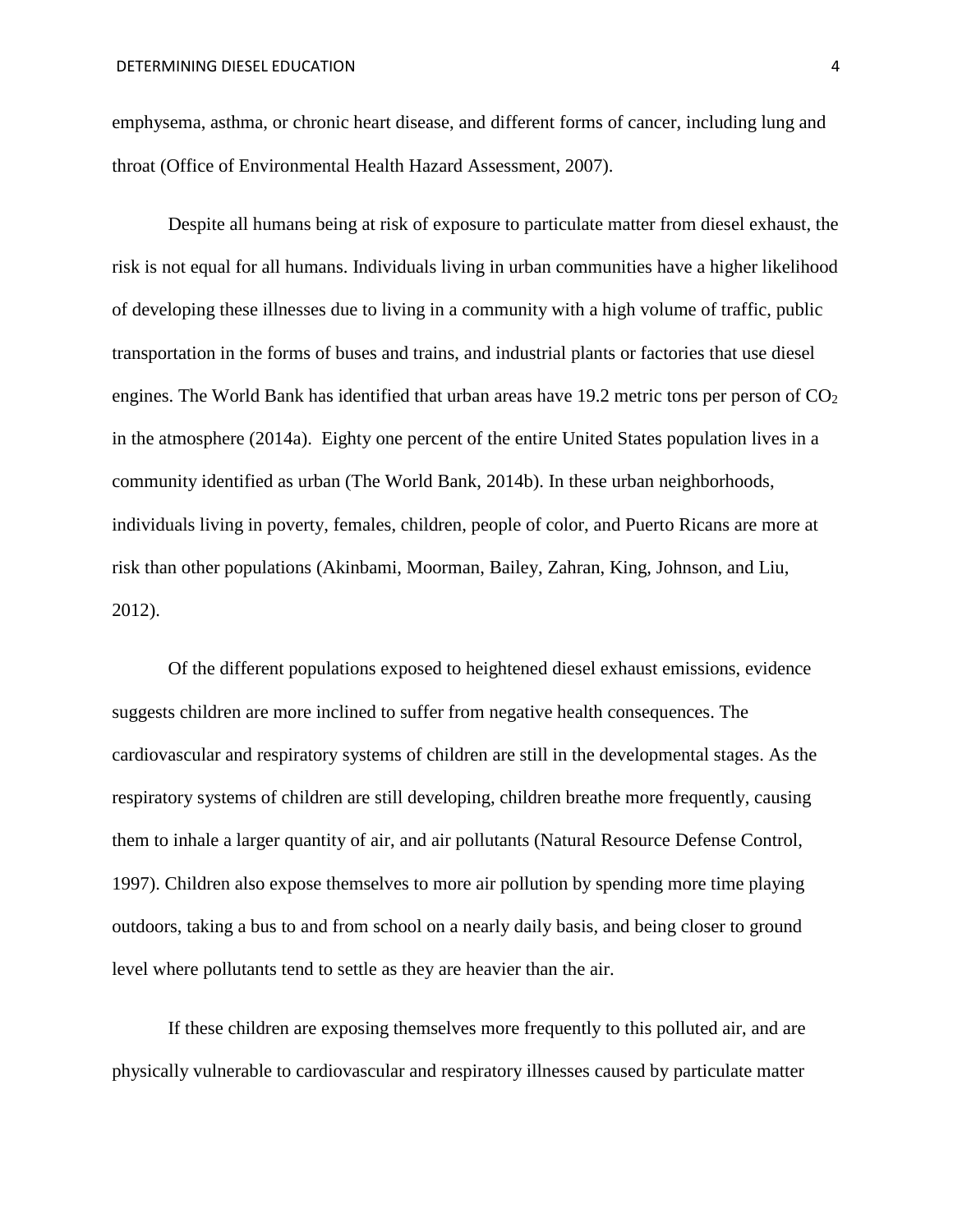from diesel exhaust, are they being educated about it? One of the main sources of information for this population is content they receive in the classroom. Does the curriculum used in the classroom educate these students about this problem? To explore an answer to this question, twelve middle schools in urban neighborhoods in eastern Massachusetts were surveyed. This area was chosen as evidence has reflected that eastern Massachusetts has some of the worst air pollution in the country and urban neighborhoods rank higher than rural communities in regards to air pollution from diesel exhaust (State of the Air, 2015). The Massachusetts Department of Education had not updated the current middle school science curriculum framework since 2006 at the time of this surveys administration (Massachusetts Department of Education, 2015). While there is a plan to move forward and change the state standards of Science, Technology, and Engineering in Massachusetts schools, the revised program will be focusing on preparing students for college programs instead of changing the majority of the content (Massachusetts Department of Elementary and Secondary Education, 2013). This change will be further discussed in the discussion portion of the paper. Twelve eastern Massachusetts middle School curriculums were explored to determine if students are receiving the information they need to make informed decisions about their exposure to diesel exhaust emissions. By exploring these fourteen curriculum frameworks provided online, the researcher will seek to determine if urban schools in eastern Massachusetts include information about diesel emissions, air pollution, and their role on human health.

#### **Method**

An investigation into what local school districts are teaching to sixth, seventh and eighth grade students will be conducted to answer the research questions- "Do curriculum frameworks provided online of urban middle schools on the east coast of Massachusetts educate middle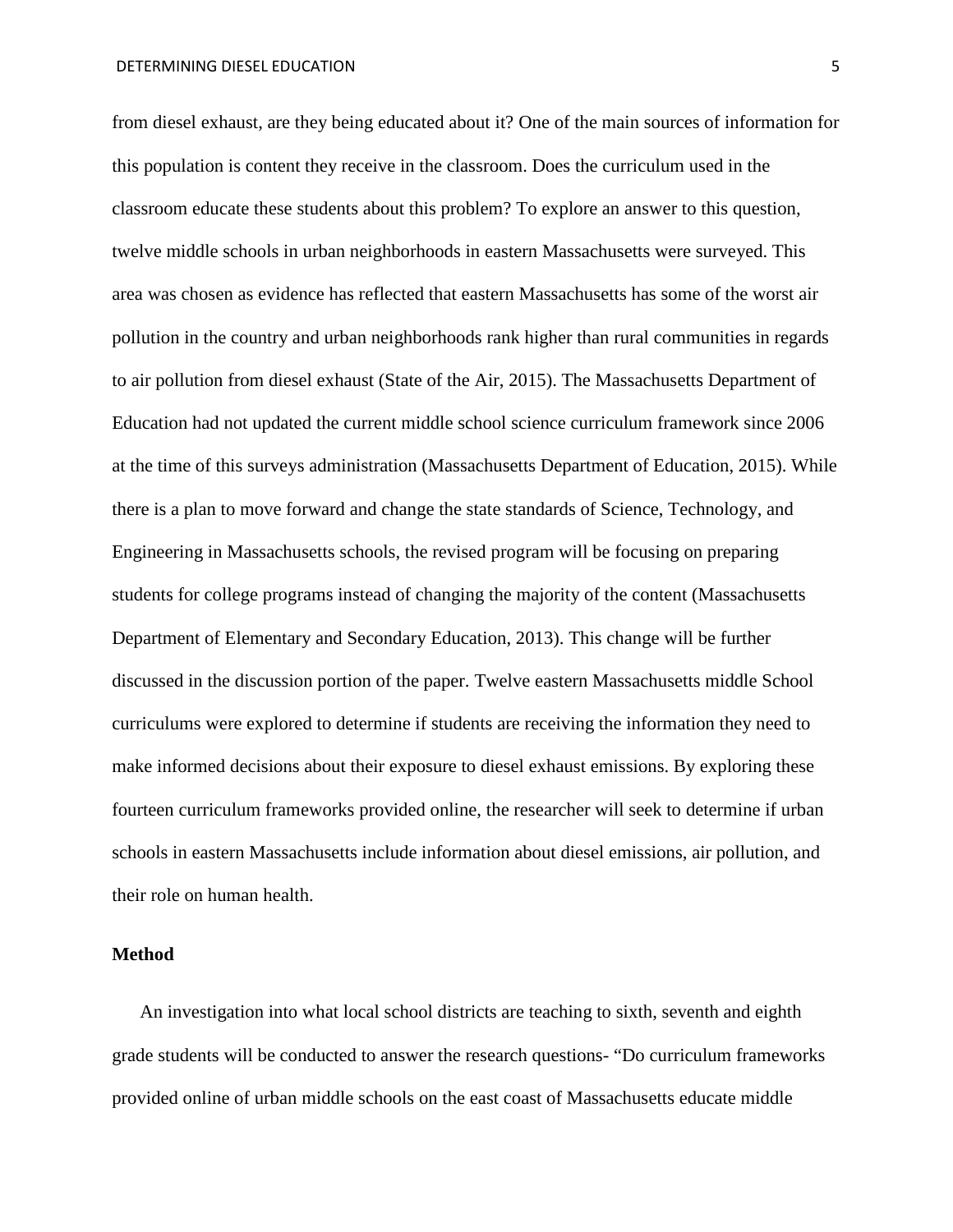school age students about diesel exhaust emissions, air pollution, and/or the effect diesel exhaust emissions/air pollution have on human health? If not, what other organizations/institutions in the United States cover these topics?" The online curriculum frameworks of twelve eastern Massachusetts urban middle school science online curriculum frameworks were analyzed to determine content. As content varies by teacher, the curriculum framework of the school provided online offers a baseline of what each educator is instructed to teach their students. These twelve middle schools were chosen to be surveyed due to evidence of heightened particulate matter from diesel exhaust emissions in urban settings, and evidence that shows the quantity of particulate matter from diesel exhaust is higher in eastern Massachusetts than most other places in the United States (Clean Air Task Force, 2005). The curriculums were examined to see if the students would be learning about: 1) diesel exhaust emissions 2) air pollution and 3) the impact diesel exhaust emissions, or air pollution, poses to the health of humans.

#### Curriculum Analysis

| City               | Diesel       | <b>Air Pollution</b> | <b>Health Impacts</b> |
|--------------------|--------------|----------------------|-----------------------|
| <b>Boston</b>      | Not Included | Not Included         | Not Included*         |
| Cambridge          | Not Included | Not Included         | Not Included          |
| <b>Brockton</b>    | Not Included | Not Included         | Not Included          |
| <b>Lowell</b>      | Not Included | Not Included         | Not Included          |
| <b>Fall River</b>  | Not Included | Not Included         | Not Included          |
| <b>New Bedford</b> | Not Included | Not Included         | Not Included          |
| Lynn               | Not Included | Not Included         | Not Included          |
| Woburn             | Not Included | Not Included         | Not Included          |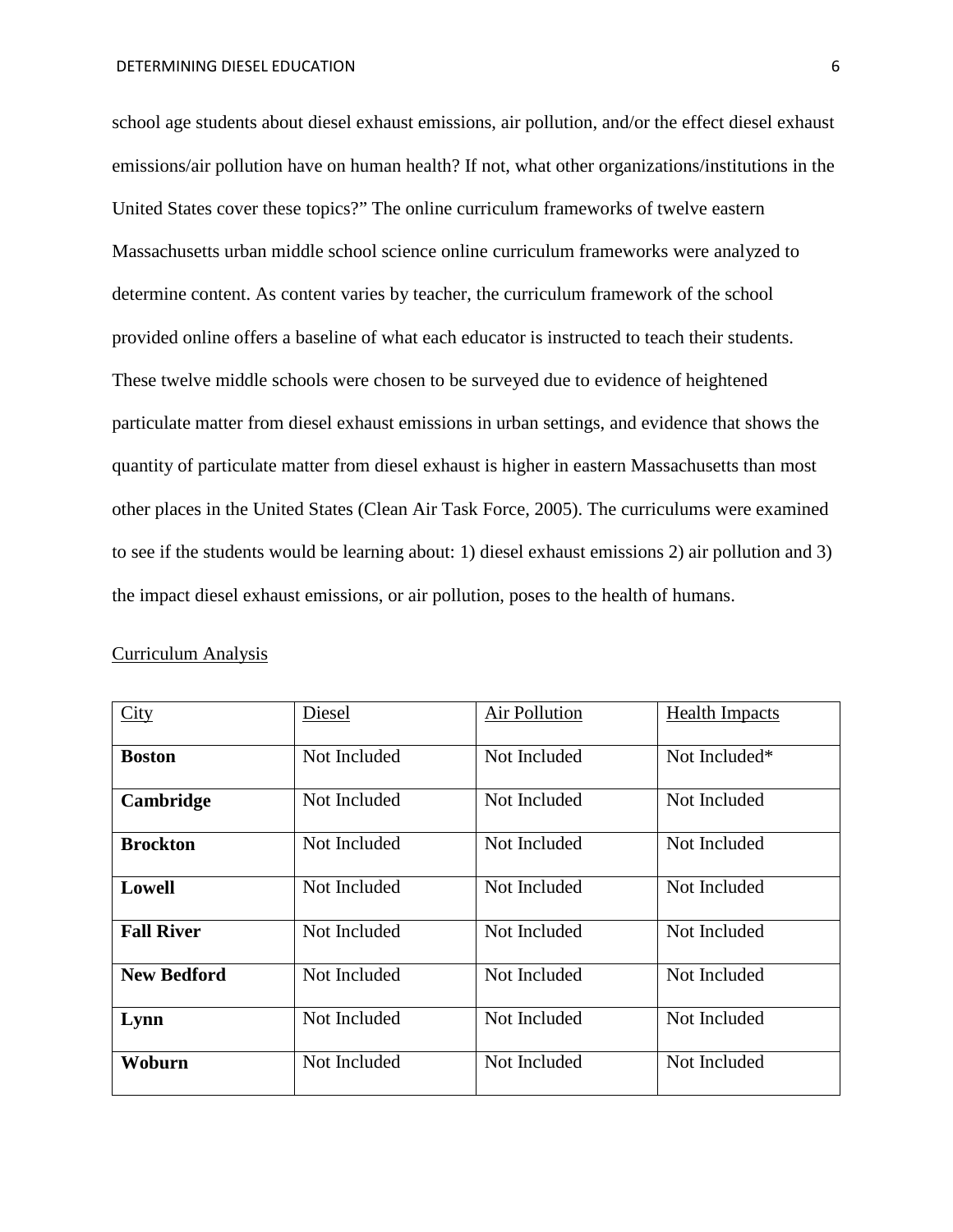| <b>Haverhill</b>  | Not Included | Not Included | Not Included |
|-------------------|--------------|--------------|--------------|
| <b>Salem</b>      | Not Included | Not Included | Not Included |
| <b>Somerville</b> | Not Included | Not Included | Not Included |
| <b>Brookline</b>  | $Maybe**$    | $Maybe**$    | Maybe**      |

(Cambridge Public Schools, 2015a; Cambridge Public Schools, 2015b; Cambridge Public Schools, 2015c; Brockton Public Schools, 2011a; Brockton Public Schools, 2011b; Brockton Public Schools, 2011c; Lowell Public Schools, 2014; Massachusetts Department of Education, 2015; New Bedford Schools, 2015a; New Bedford Schools, 2015b; New Bedford, 2015c; Lynn Public Schools, 2015; Woburn Public Schools, 2015; Haverhill Public Schools, 2011; Salem Public Schools, 2015; Massachusetts Department of Education, 2006; Somerville Public Schools, 2007)

\* Boston, Massachusetts: While the curriculum framework provided by Boston Public Schools does not specifically include information about diesel exhaust emissions, air pollution, or the risk it poses to the health of the human person, it does talk about the capabilities of the respiratory system. In the unit, The Respiratory and Circulation Systems, students will learn about the strengths and limitations of lung capacity, the gas exchange in respiration, and how to collect data on lung capacity. However, it does not indicate that it discusses the impact of diesel exhaust emissions, or air pollution, on human health (Boston Public Schools 2015a; Boston Public Schools, 2015b).

\*\* Brookline, Massachusetts: While the curriculum framework for the Brookline Public School system does not specifically mention covering diesel exhaust emissions, air pollution, or its effect on human health, it does make a point to cover human's role in climate change. This may provide an opportunity to discuss air pollution (Brookline Public Schools, 2015).

While the survey of online resources regarding the curricula of these twelve urban districts in eastern Massachusetts seems to indicate that diesel exhaust emissions, air pollution,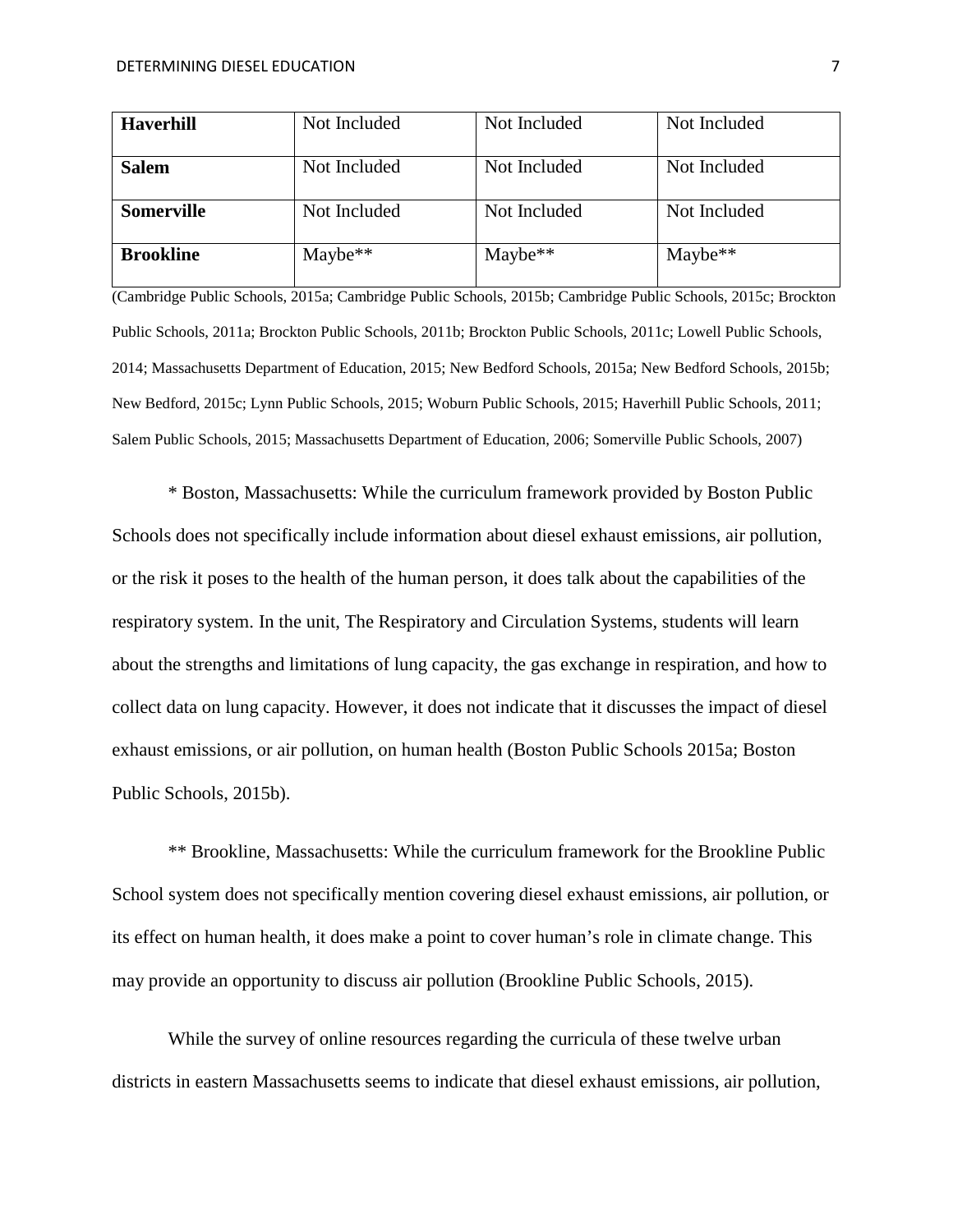and the role they play on human health are not covered, there is the potential to integrate material based on topics already covered in the curriculum frameworks. A majority of the curricula surveyed base their frameworks on the Massachusetts Department of Education's science curriculum framework or have similar curriculum objectives. After an analysis of the Massachusetts Department of Education's science curriculum framework and topics observed in the majority of the curricula, the researcher found that students are expected to learn about the cardiovascular and respiratory systems, the composition of the atmosphere, mass and density, and changes to Earth's environment over geological time (Massachusetts Department of Education, 2006). As students learn about different systems within their bodies, they also have the opportunity to learn what inhibits the functioning of these systems. Even though the current curriculum does not explicitly address issues of diesel particulate, there is the potential to include examples which could address this issue as a health risk. Understanding what naturally occurs in the atmosphere will allow students to understand what does not occur there naturally and what happens when there is a change to the composition of the atmosphere. As students learn about mass and density, they will understand that the heavier particulate matter tends to sink when it is released into the atmosphere, allowing people to breathe it in. Finally, students have the opportunity to see what changes have occurred over geological time and see the impact human existence and the emergence of technology that uses diesel fuel have on the atmosphere.

After surveying the available information online regarding the science curricula of 12 eastern Massachusetts school districts there appears to be no content included regarding diesel particulate. This deficit could be filled by inclusion of content to address this issue and the health implications. Outside of the Massachusetts Department of Education, different states and organizations have already been shifting their lesson plans and developing adaptable curriculum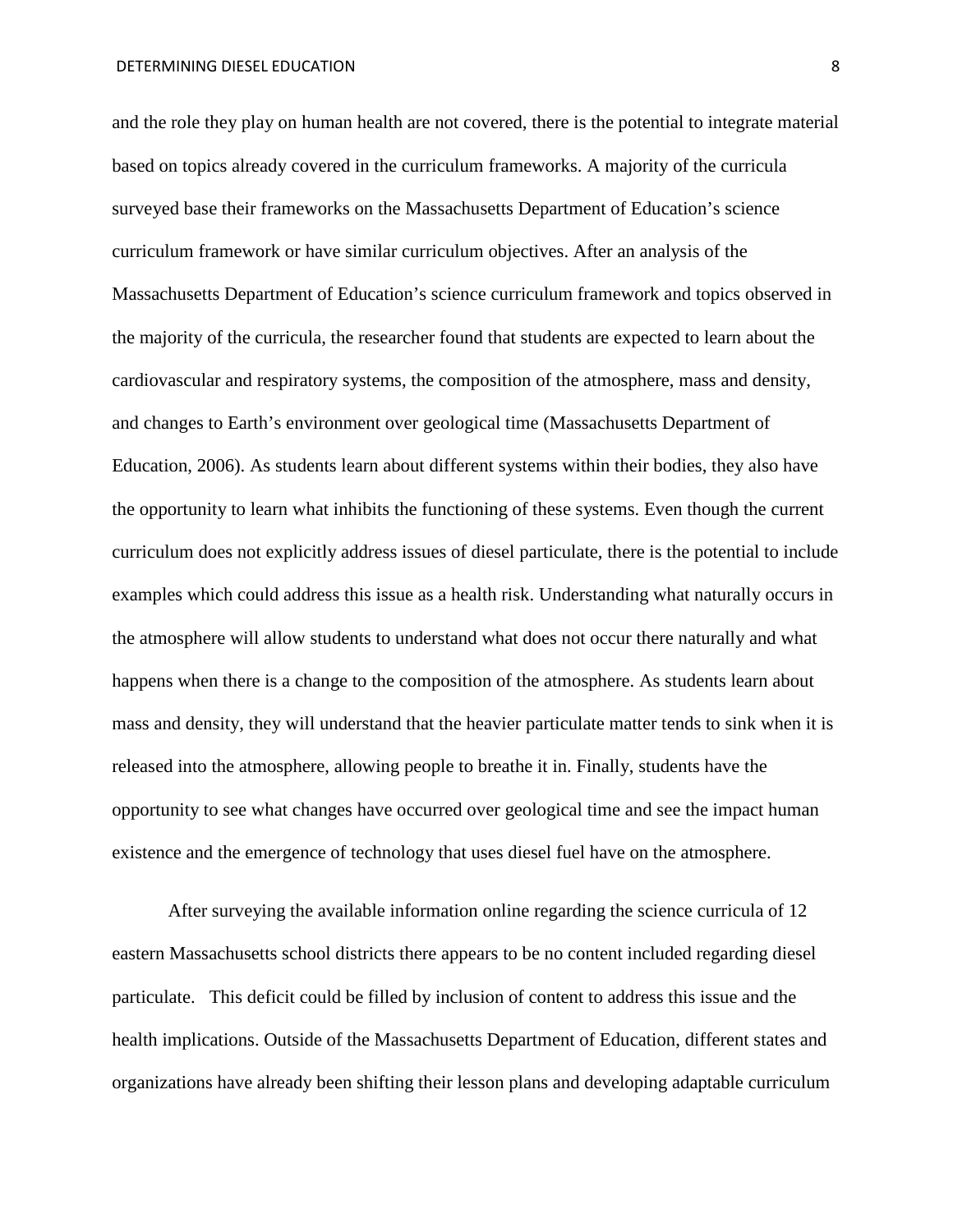programs to cover diesel exhaust emissions, air pollution, and their impact on human health. After observing the lack of information about diesel exhaust emissions, air pollution, and their impact on human health, the researcher further investigated what individuals or organizations are discussing these issues and how they share the information. To determine how students are learning about diesel, air pollution, and its impact on human health, three state curriculums, one popular science standard framework, and three adoptable curriculums for instructors to integrate into middle school age education were analyzed.

The curriculum frameworks established by the Colorado Department of Education call for students to take responsibility over what is happening to the environment and focus on how human technology impacts the environment. Similar to the Massachusetts state curriculum standard, Colorado students in the eighth grade are expected to cover physical science, life science, and earth systems science. In the life science unit, an emphasis is placed on students understanding the impact of human activity on ecosystems (Colorado Department of Education, 2009).

The Department of Education in California is currently working on reshaping its science curriculum framework. California utilizes the Next Generation Science Standards, a set of standards for science education that can be adopted by any school district, when creating their curriculum. The current science curriculum frameworks, last revised and released in March of 2015, do emphasize educating California students on changes in the environment caused by human activity. However, in November of 2015, a draft was released through their website, highlighting the science education goals for sixth, seventh, and eighth grade students. This new curriculum will be used starting in 2016. The curriculum draft includes an emphasis on humans' impact on the environment, similar to the one currently used, but places an even greater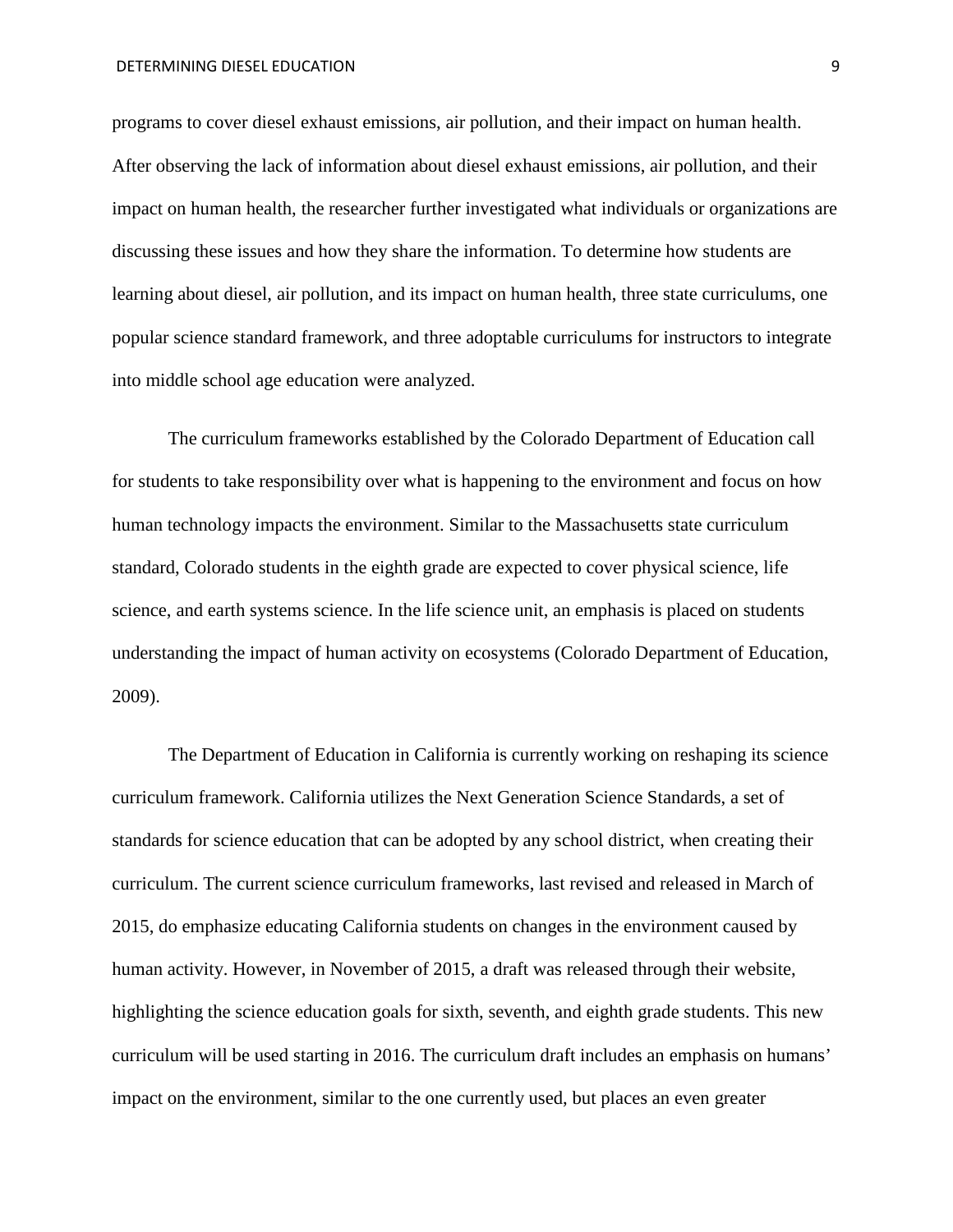emphasis on human impact and includes more specific detail and activities so students understand the seriousness of the problem. In the sixth grade, students are introduced to the idea that the actions of humans can alter the state of the atmosphere. Students will construct models to understand temperature changes that occur in California and compare them to other parts of the world. Students are encouraged to determine whether this is a natural change or if pollution from humans plays a role. The curriculum also highlights the changes emissions from diesel powered vehicles, power plants, factories, and machines can cause and have caused on the environment. Teachers are encouraged to discuss with students the impact diesel exhaust emissions can have, and the rate at which the state of California consumes diesel fuel and emits pollution in comparison to the rest of the country. This information is shared under the sixth grade student's Earth Science unit, a unit that sixth grade students also focus on in Massachusetts (California Department of Education, 2015).

In 2014, the state of Oregon adopted the Next Generation Science Standards (Oregon Department of Education, 2015). Unlike California, which uses the NGSS as a base to which they add on their own content, Oregon does not state that they make any alterations to the recommendations. For students in grades six through eight, the NGSS focused a portion of their lessons on changes in the environment from human activity. This unit takes a look at what causes air pollution, and what air pollution can do to the environment. The NGSS also places an emphasis for educators to explain to students the impact air pollution has on human health. They recommend educators also cover what action is being taken to fix this issue and steps students can take to reduce the amount they contribute to the pollution of the air (Oregon Department of Education, 2015; Next Generation Science Standards, 2015).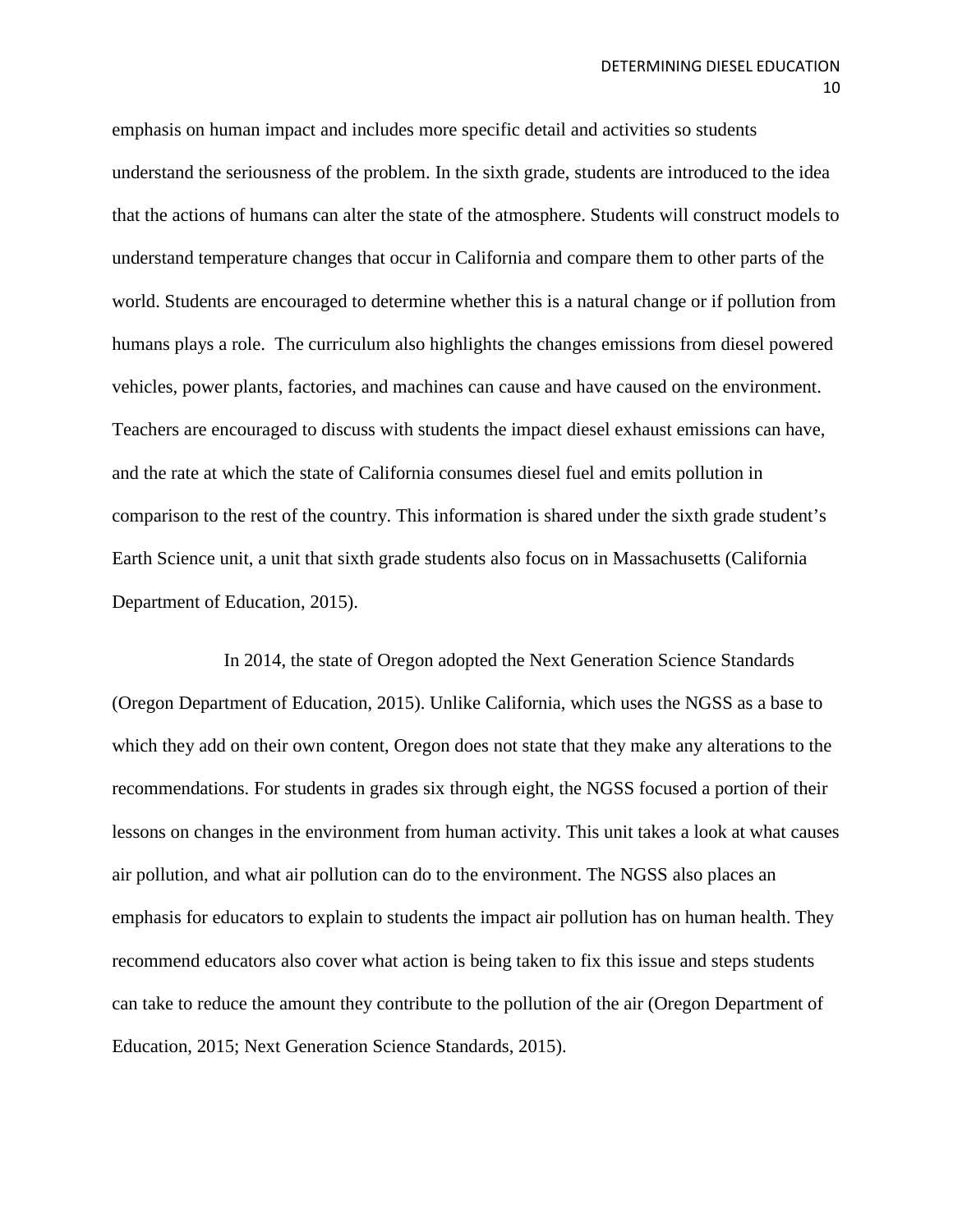The Next Generation Science Standards began development in 2007 as a result of the low science and math test scores within the United States. The final standards were released in 2013 (Next Generation Science Standards, 2016a). The NGSS uses three elements when teaching science material: practices, core ideas, and cross cutting (relating material to different educational domains). The developers believe that students should use models to understand the content on which they are focusing. To be considered a core idea, the topic must have a broad importance across multiple science or engineering disciplines/be a key organizing concept of a single discipline, provide a key tool for understanding or investigating more complex ideas and solving problems, relate to the interests and life experiences of students/ be connected to societal or personal concerns that require scientific or technological knowledge, and/or be teachable and learnable (Next Generation Science Standards, 2016b). The Next Generation Science Standards includes information about humans' role in air pollution, and the impact it causes on their health. In the section MS-ESS3-3 Earth and Human Activity, students focus on how the rate of consumption creates air pollution. This is a result of shipping methods and use of machinery that utilizes diesel fuel. This unit also focuses on how this air pollution affects the overall biosphere, and impacts living things (Next Generation Science Standards, 2016c). In the section, entitled MS Human Impacts, students learn how to interpret data that reflects the areas per capita that produce the most air pollution. This unit also focuses on what tools are commonly used that aid this increase of pollution. To reflect the relevancy of consumption and pollution, the unit ends by focusing on how these two factors harm the health of humans (Next Generation Science Standards, 2016d). Finally, in the unit MS-ESS3-5 Earth and Human Impact, students will learn about how fossil fuel combustion negatively impacts human health (Next Generation Science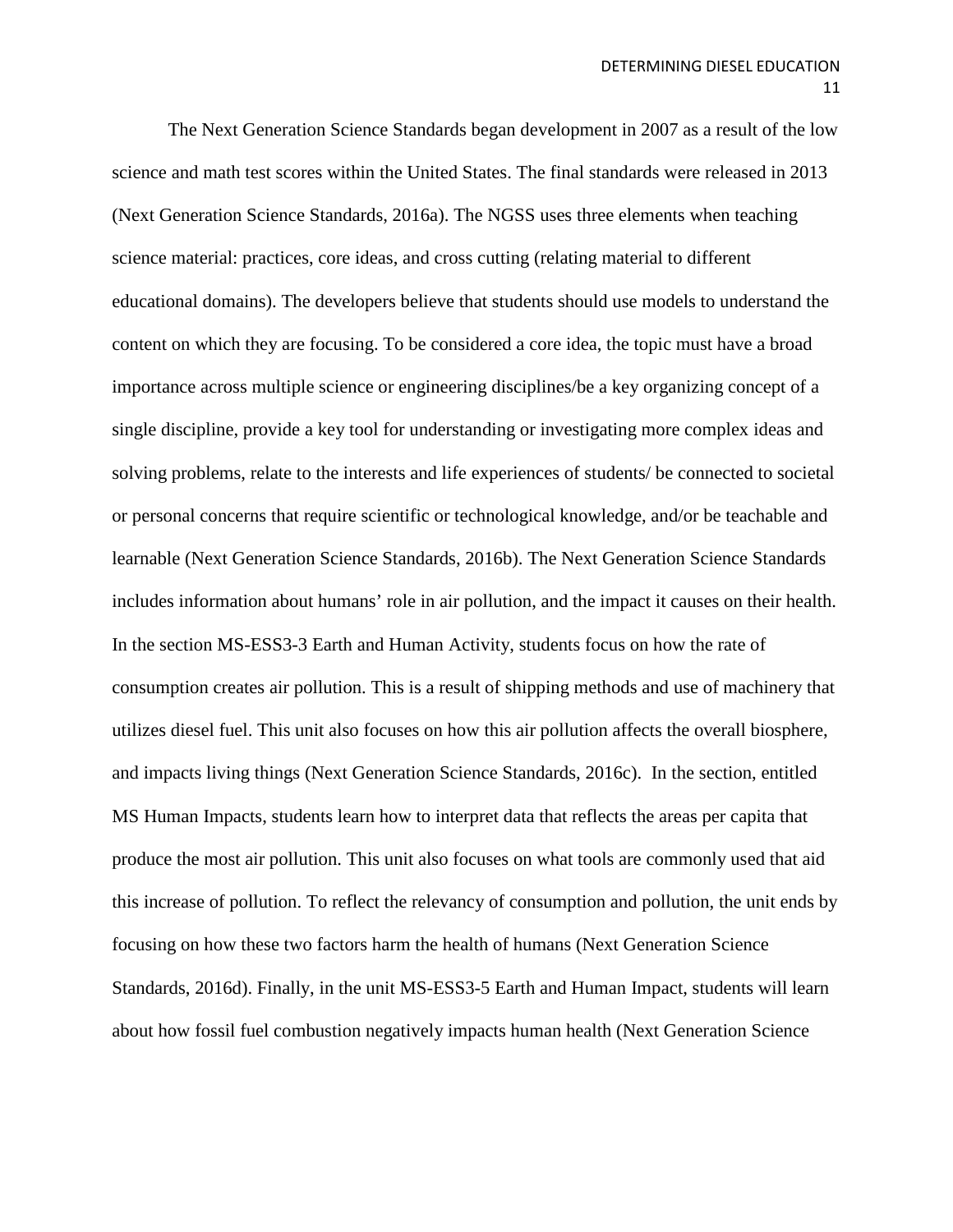Standards, 2016e). Along with California and Oregon, forty other states currently use the Next Generation Science Standards.

Schools, while the primary source of information for children, are not the only resource for obtaining information about diesel exhaust emissions, air pollution, and the impact they have on human health. The Environmental Protection Agency provides tools for educators to incorporate into their curricula, programs to aid in the reduction of diesel exhaust emissions, and information for individuals who are curious about the topic of diesel exhaust emissions and the impact it has on society. The E.P.A. established a program called "E.P.A's Clean School Bus" that educates individuals who have a vested interest in school buses, such as school faculty, a bus company, parents, and students. The program discusses ways to reduce emissions from buses that utilize diesel. The program provides a list of things that school officials, bus owners, bus drivers, parents, and students can do to take action about reducing emissions and educating people about the problems caused by these emissions. This information is made public on the E.P.A.'s website, allowing everyone to have access to this program (Environmental Protection Agency, 2016).

Yale-New Haven Teachers Institute provides a curriculum to educate students and teachers on diesel exhaust emissions and how it specifically impacts their students. Kathleen Z. Rooney's (2011) program, Take the Long Way Home, provides introductory information about diesel exhaust and how it effects young children, an explanation of what impacts children's exposure to diesel exhaust emissions have in the area of New Haven Connecticut, how particulate matter from diesel exhaust emissions impacts human health, and a lesson plan with provided materials to educate students on diesel exhaust and its impact on human health. To ensure educators that this content is related to what students are already focused on in school and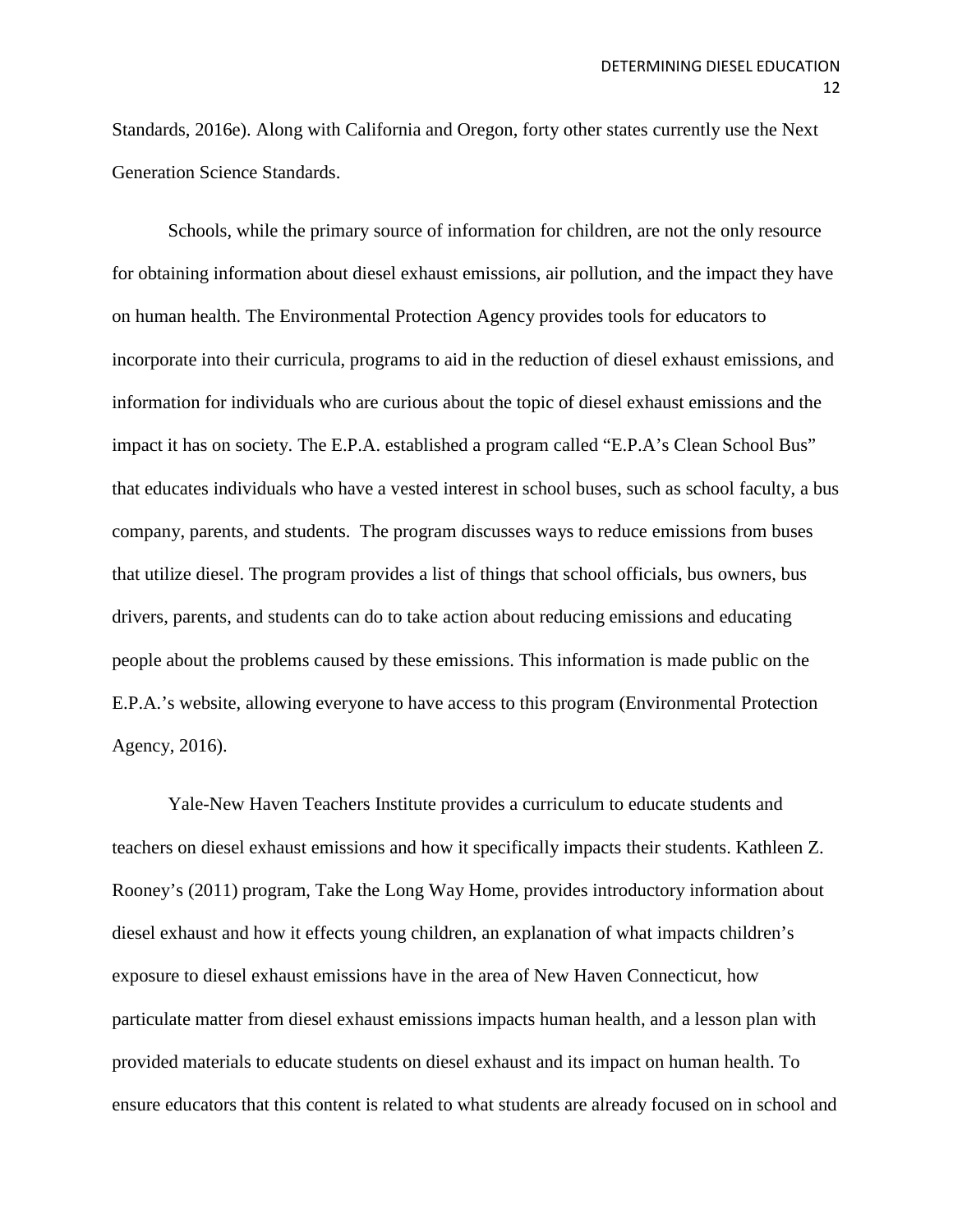will be able to understand the concepts presented in this program, Rooney provides a list of district standards that reflect how content that students are already learning about can be integrated into this program, or vice versa.

*Clean Air, Healthy Children: Teacher's Guide and Activities for Young Children* is a resource made available by the Wisconsin Department of Natural Resources: Bureau of Air Management for teachers to take and apply to their own classroom setting. This program encompasses the connection between respiratory issues and air pollution, and the student's role in identifying solutions. The program starts by discussing the connection between respiratory illness and air pollution. The program then dives into the details of respiratory illness, what common machines produce particulate matter, and what students can do to help reduce their share of pollution. The program educates students through worksheets, activities that display concepts of air pollution and health complications caused by it, and lesson plans for instructors to appropriately deliver information about air pollution and the impact they have on human health (Wisconsin Department of Natural Resources, 2012).

# **Results**

The researcher found that the twelve urban middle schools in eastern Massachusetts do not specifically include information about diesel exhaust, air pollution, and the effects they have on human health, based on the information they include in their curriculum frameworks provided online. While Massachusetts has yet to update their curriculum frameworks and standards, five other states include information about diesel, air pollution, and/or their impact on human health. The Next Generation Science Standards also present an adaptable science standard for schools that include information relevant to the modern day problem of diesel exhaust emissions, air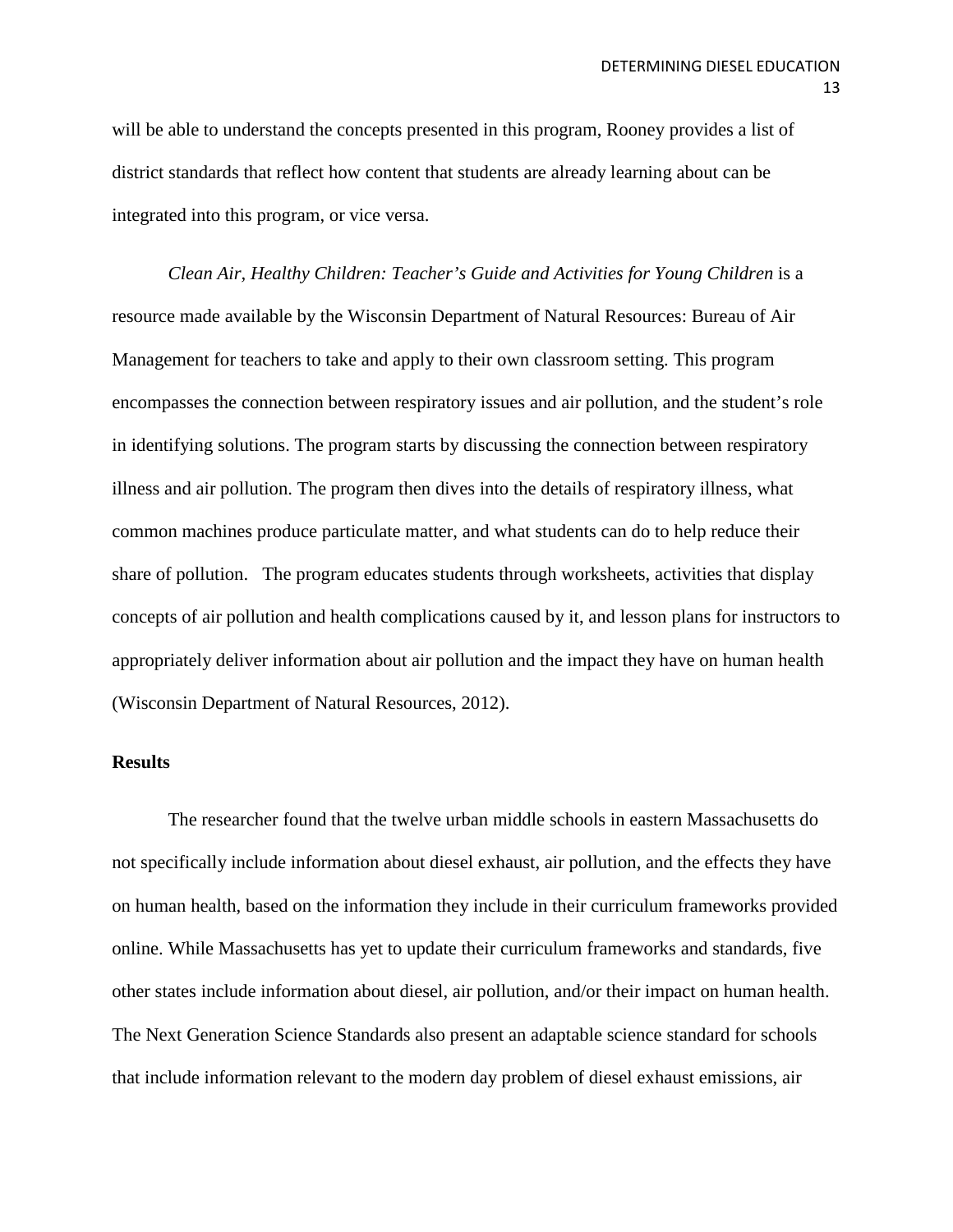pollution, and the impact they have on human health. Other organizations are producing lesson plans for teachers to integrate into their daily lessons or for instructors to establish a program external to the school curriculum to help young people learn about diesel exhaust emissions, air pollution, and the impact they have on human health.

# **Conclusion/Discussion**

The researcher set out to determine whether public middle schools in twelve urban communities in eastern Massachusetts educate their students on diesel exhaust emissions, air pollution, and the role they play in human health. To do this, the team surveyed the curriculum frameworks provided online to understand what information districts chose to educate their students on, and what teachers of that district were instructed to teach. The team found that no school specifically included information about diesel exhaust emissions, air pollution, or the impact it has on human health. However, the team believes that there are areas where this information could be included.

Helping students to understand what diesel exhaust emissions are, what air pollution is, and how these two impact human health have significant implications in relation to social justice and the welfare of this population. In eastern Massachusetts, there is a concentration of cities and urban neighborhoods. In these cities and urban neighborhoods, there are higher volumes of traffic, public transportation, shipping, and other industrial activity that take place. In the state of Massachusetts, children from birth to fourteen years old had higher rates of asthma than the national average. Additionally, children of color and children from low income families experience higher rates of asthma than other populations of children (Centers for Disease Control, 2009). These high rates of asthma among children can be attributed to the physiological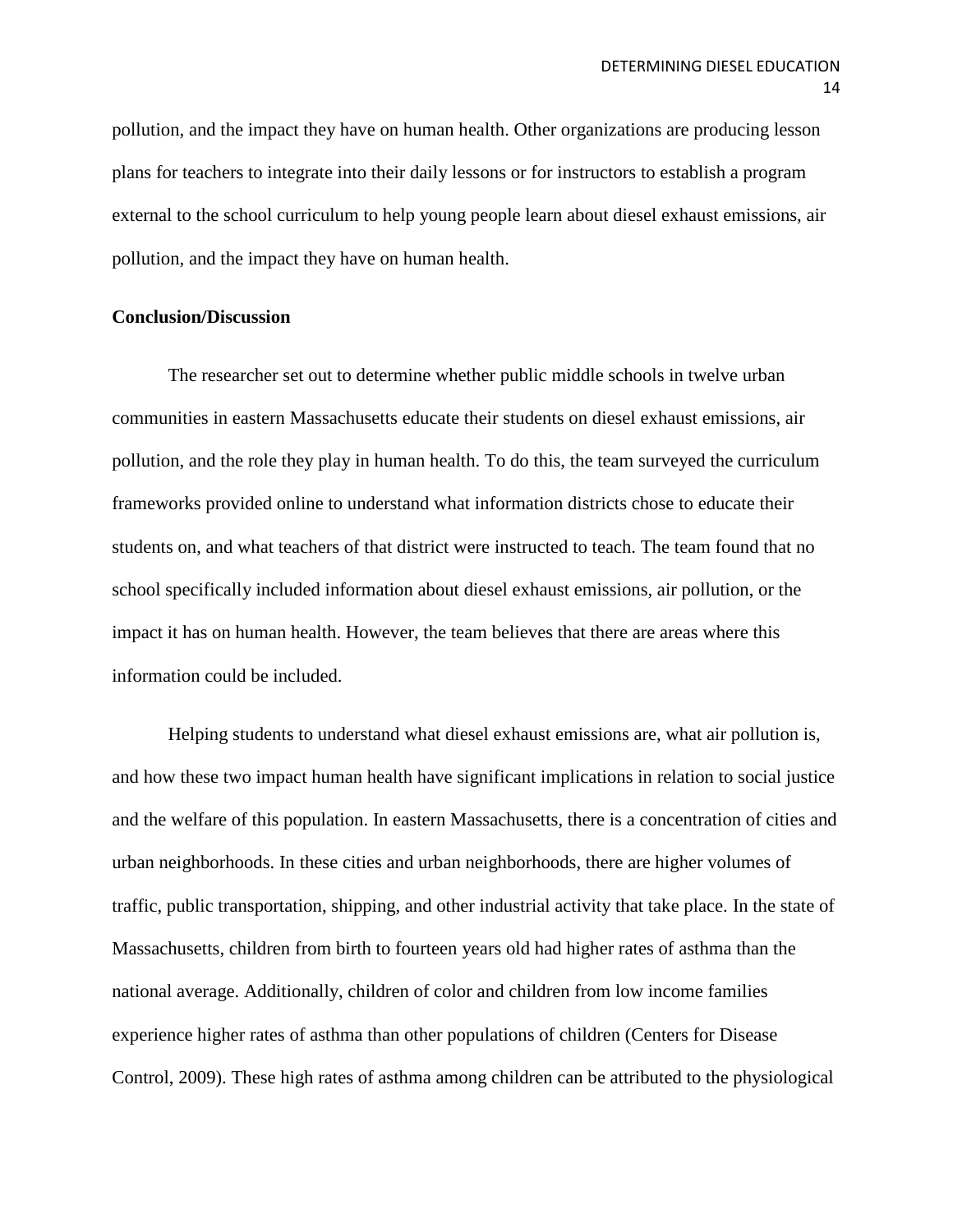development of their respiratory and cardiovascular systems, their height, which places them closer to the ground where particulate matter settles, and their high exposure to diesel exhaust through mediums such as school buses. For children of color and low income families, the risks are greater. Children of color are more likely to be living in poverty and to be living in an urban setting (Natural Resources Defense Council, 1997). Children of low income families tend to spend more time playing outdoors as a result of not being able to purchase computers, gaming systems, or other indoor activities. During the summer, families tend to spend more time outdoors as a result of the lack of air conditioning. The close proximity of these families with children to higher volumes of traffic, public transportation, shipping, and other industrial activity, coupled with these risk factors, make children more susceptible to other populations (Natural Resources Defense Council, 1997).

The Natural Resources Defense Council recommends combating these high rates of asthma by informing people when they are young about the hazards around them and their effects. By educating students about how to identify contributing factors to air pollution, how air pollution impacts human health, identifying the signs, and how to avoid them, this population will understand how to reduce their chances of developing an illness caused by various forms of air pollution. If individuals are taught at a young age about the implications of exposure air pollution, and the importance of reducing anthropogenic activity that contributes to air pollution, they may model their life choices in response to this understanding.

Children are one of the most vulnerable populations to the effects of diesel exhaust emissions. Most of the supporting data that reflects this information did not emerge until after the Massachusetts Department of Education released their last version of the Science and Technology curriculum framework in 2006. The analysis of the curricula reflects that there are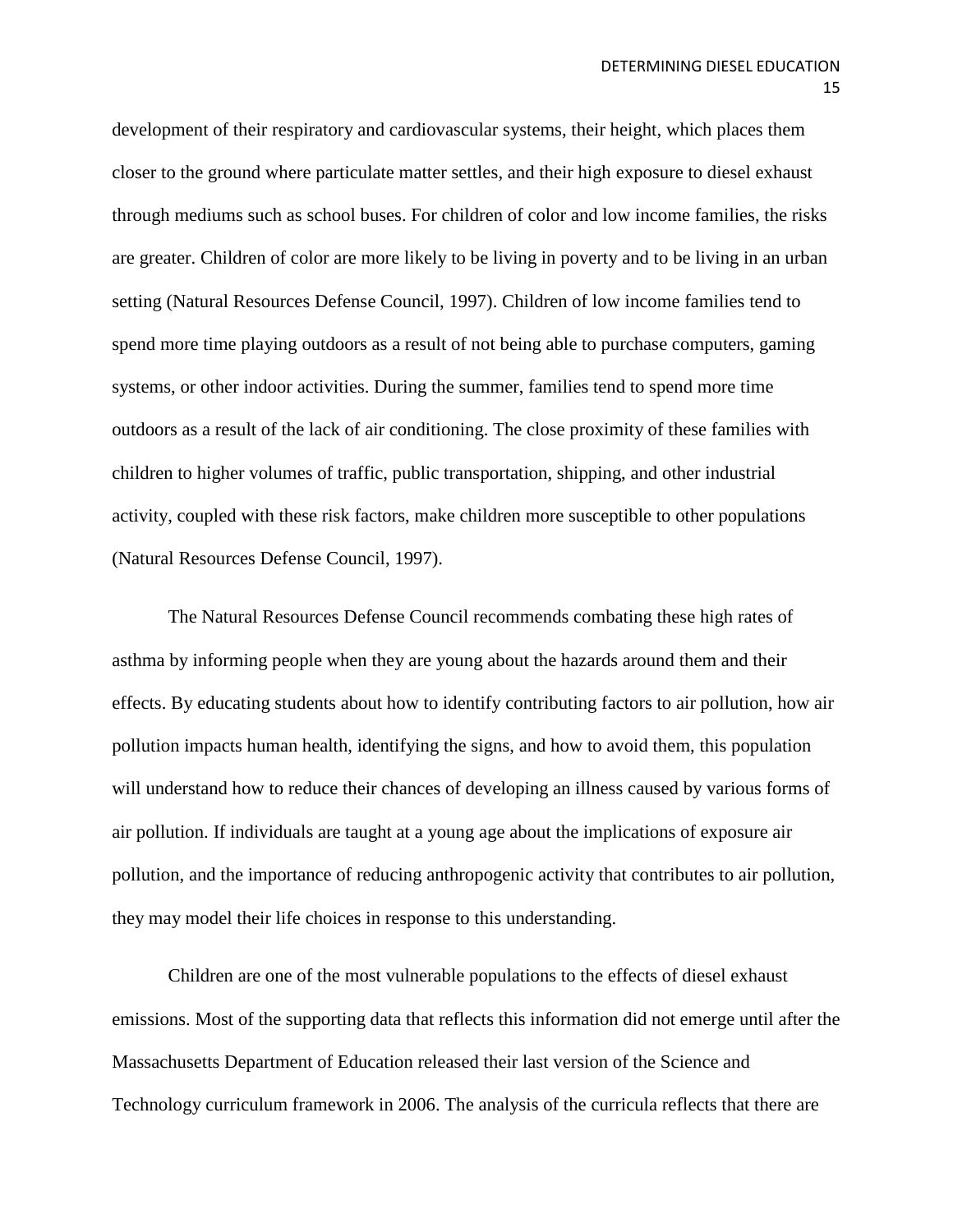topics discussed in frameworks, such as humans' role in climate change or the capabilities of the human lungs, into which this information can be incorporated. It is important to update and include in curricula scientifically relevant health information as it emerges. As middle school aged students are a population affected by this issue, schools have the ability and responsibility to incorporate this decade old data into their curricula.

The Departments of Education in Colorado, California, and Oregon have updated their curriculum frameworks to include information about diesel, air pollution and/or the effect it has human health. To help these states present the most factual and timely information about these forms of pollution and how this relates to humans, the Next Generation Science Standards act as a guide. While Massachusetts submitted an application to be a lead partner of the Next Generation Science Standards in 2011, they had not yet provided an implementation plan about how they anticipate integrating this material into their curriculum framework, and their state framework does not reflect those of the Next Generation Science Standard as of January 2016 (Next Generation Science Standard, 2016f).

While it may be a significant task to revise an entire curriculum, schools can choose to implement pre-developed programs. To help students obtain information about diesel, air pollution, and the impact it has on human health, organizations, teachers, and/or scientists external to schools have developed curriculums that can be adapted to the current curriculum or implemented as an after school or community-based program. There are several programs available online for instructors to use in the classroom setting, in an after school program, or as a summer course.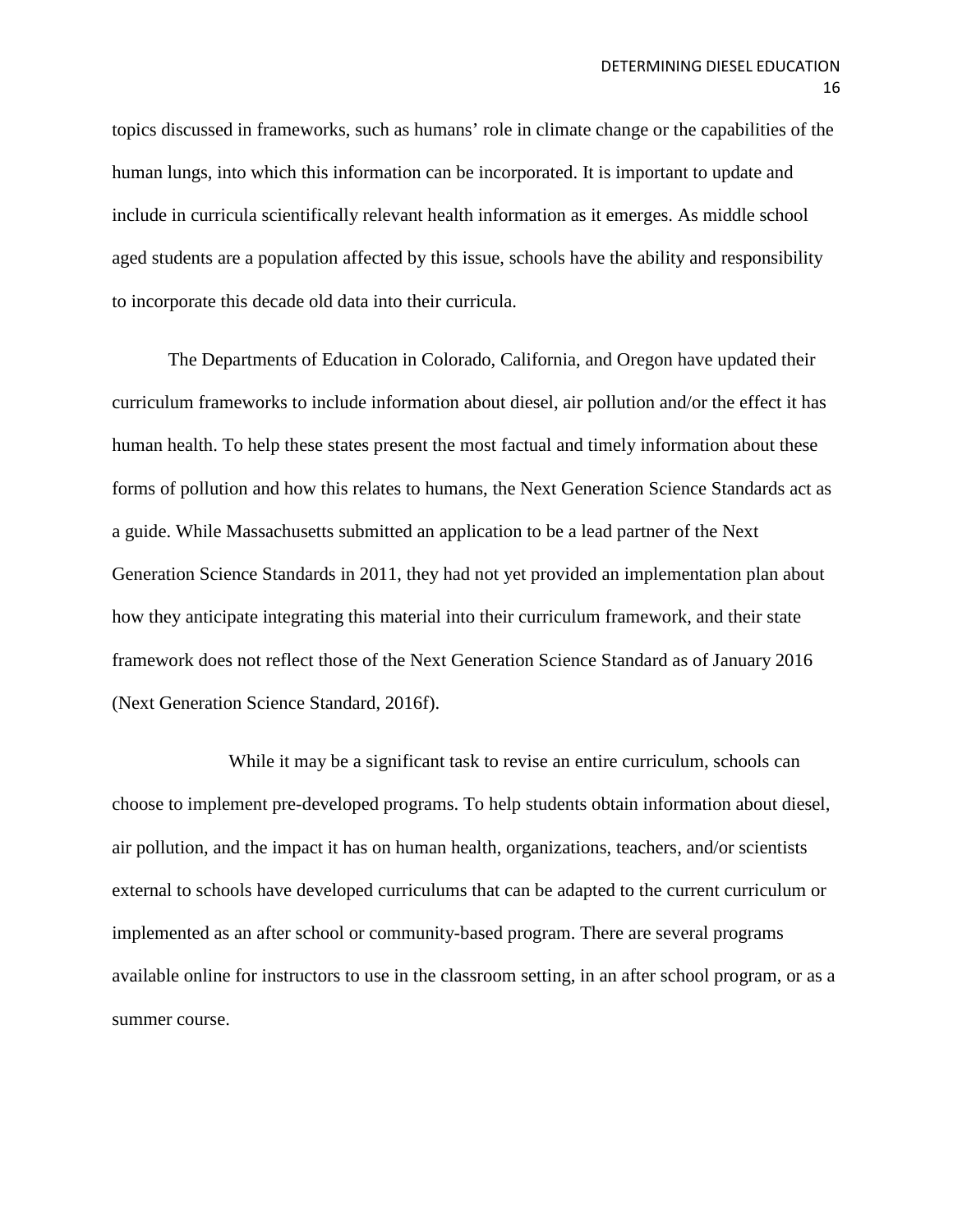The Massachusetts Department of Education announced in 2009 that it would be working to update its science curriculum framework. That science curriculum framework had been updated three years earlier in 2006. After this study's survey of the twelve districts' science curriculum frameworks, the Massachusetts Department of Education announced and released their new science and technology curriculum framework in February of 2016. This new framework incorporates education about human's role in pollution (Massachusetts Department of Education, 2016a). The researcher wishes to highlight that the release of a new framework from the Massachusetts Department of Education occurred while data was being collected and analyzed from local school districts. The release of the new framework from the Massachusetts Department of Education will be addressed in the section on implications for future research.

In the Massachusetts Department of Education's 2016 Science/ Technology curriculum frameworks, there are two areas that allow for the opportunity to teach students about diesel exhaust, air pollution, and the impact they have on human health. In the 7th grade unit of the Massachusetts Science/Technology framework, Earth and Human Activity (7.MS-ESS3-4), students will learn about human consumption of natural resources, such as fossil fuels, and how the consumption of these resources impacts humans, including their health status. In the 8th grade unit, Earth and Human Activity (8.MS-ESS3-5), students will focus on how resource consumption, such as include fossil fuel combustion, deforestation, and agricultural activity, impacts climate. The new lesson plans are small pieces of the overall picture that address diesel and its relation to the natural and social environment. To help students understand the topics covered by the new curriculum framework, external programs beyond the classroom, such as those mentioned in this paper, can supplement content that students will learn in this new curriculum framework (Massachusetts Department of Education, 2016b).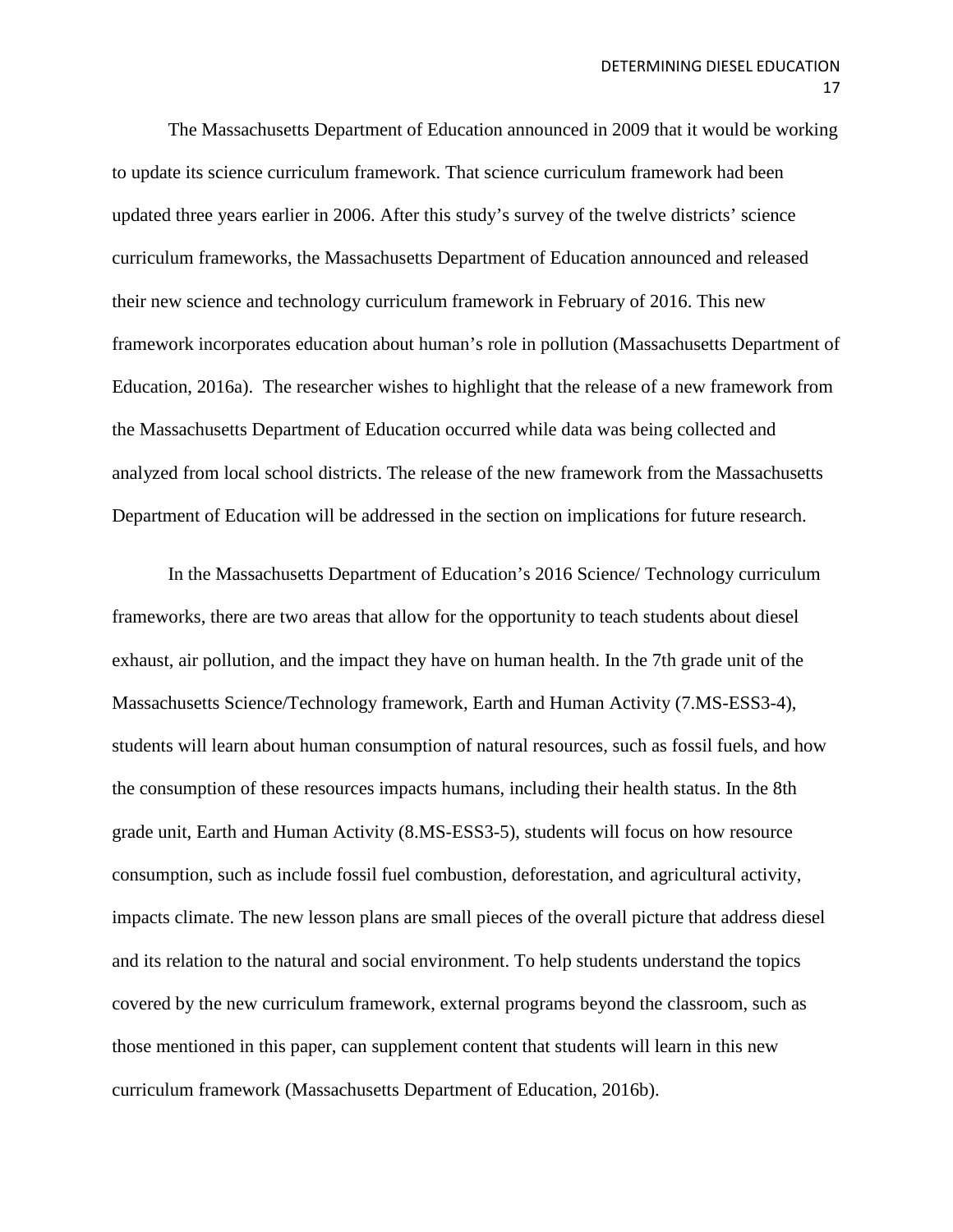This newly released change in the Massachusetts' science/technology curriculum frameworks asks local school districts to reframe their own science curricula to match this new standard. It is unclear how soon the state wide change will be made, or what material educators will incorporate into their specific curriculum to meet these standards. Through this action, however, it seems to reflect that the Massachusetts Department of Education recognizes this information as critical to student learning, health and social well-being. By understanding the role humans play in air pollution, the impact air pollution has on health, and how humans can change their behavior for a future of cleaner air, students who are taught according to the 2016 Massachusetts curriculum guidelines have the potential to change the future of health in Massachusetts.

# **Limitations and Future Research**

The results of this study have limitations which affect the conclusions that can be drawn. The researcher chose to look at the publicly available, online curriculum frameworks of twelve different public schools in eastern Massachusetts. Due to time constraints on the researcher's use of faculty surveys and interviews was not a feasible option. These online curriculum frameworks may not reflect what is being taught in classrooms by teachers as the curricula of individual teachers was not able to be assessed.

Recommendations for future research include surveying and/or interviewing the creators of the curriculum frameworks and teachers. Surveying the creators of curriculum frameworks could offer insight about why certain information is chosen to be a part of the curriculum. Similarly, surveying and interviewing teachers about content they teach that differs from the established curriculum frameworks may offer a more accurate picture of what students are being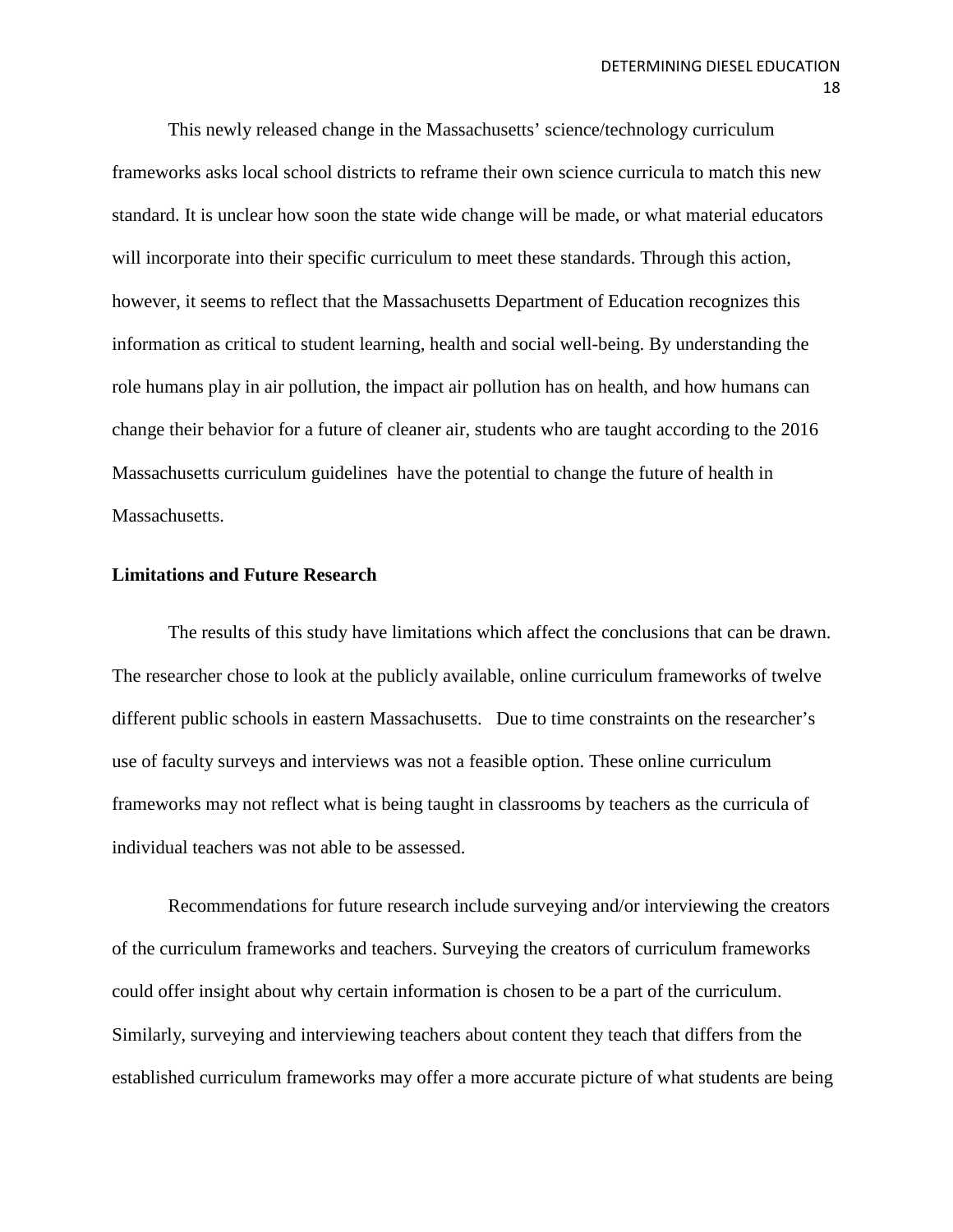taught in the classroom. Future data collection could measure changes schools and teachers in eastern Massachusetts make to meet the new curriculum frameworks released by the Massachusetts Department of Education in 2016.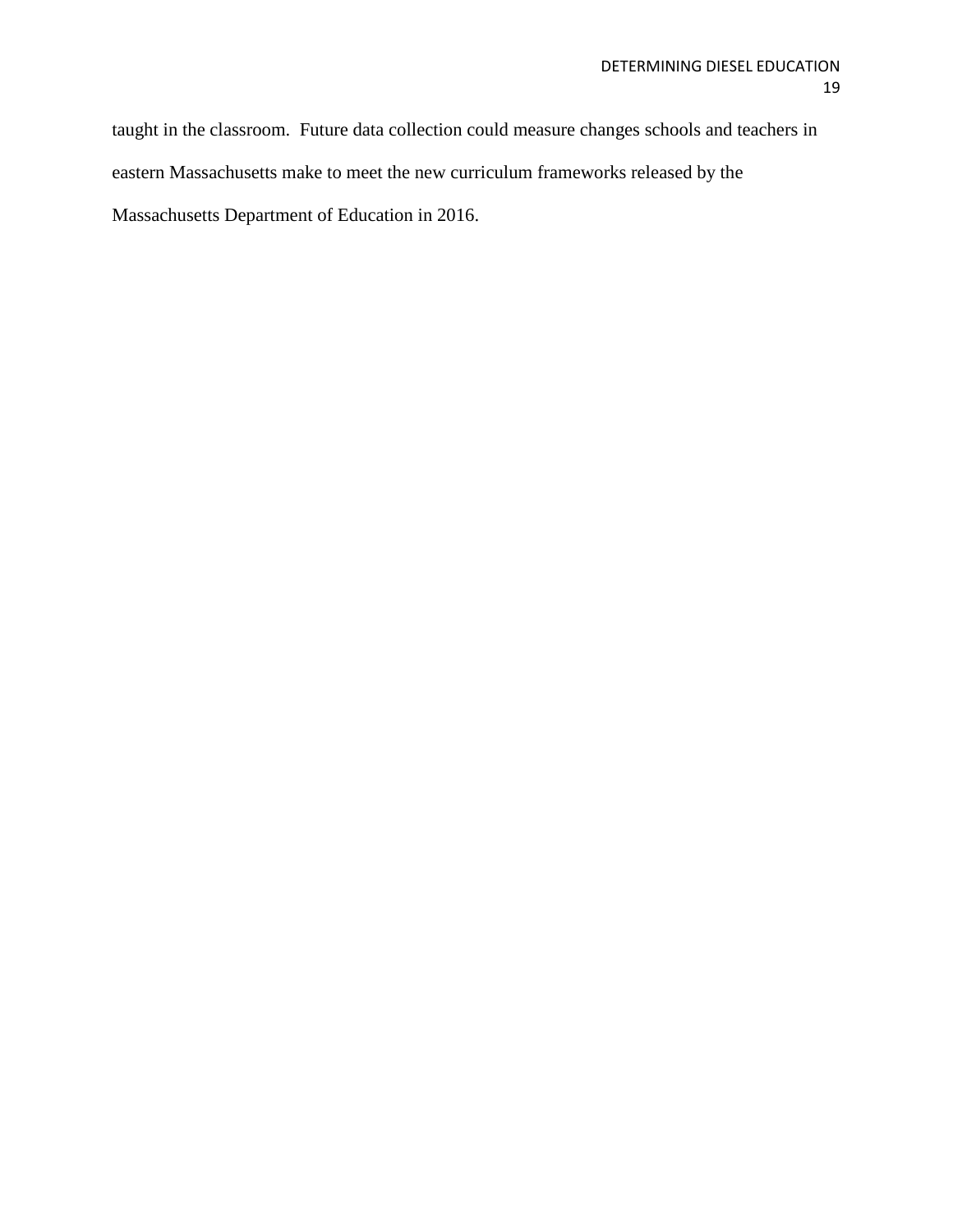# **References**

- Akinbami, Moorman, Bailey, Zahran, King, Johnson, and Liu. (2012). Trends in Asthma Prevalence, Health Care Use, and Mortality in the United States, 2001-2010. Retrieved from http://www.ncbi.nlm.nih.gov/pubmed/22617340
- Boston Public Schools. (2015a). Science Core Actions. Retrieved from <http://bpsscience.weebly.com/>
- Boston Public Schools. (2015b). Student Learning Outcomes, Pacing Guides and Calendars. Retrieved from http://bpsscience.weebly.com/student-learning-outcomes-pacing-guidesand-calendars.html

Brockton Public Schools. (2011a). BPS Science Grade 6 Big Ideas with Frameworks and Essential Questions. Retrieved from http://www.brocktonpublicschools.com/uploaded/TeachingLearning/ScienceResourcesK-8/CurriculumMaps/2010-2011\_CURRICULUM\_MAP\_Grade\_6.pdf

- Brockton Public Schools. (2011b). BPS Science Grade 7 Big Ideas with Frameworks and Essential Questions. Retrieved from <http://www.brocktonpublicschools.com/uploaded/TeachingLearning/ScienceResourcesK->8/CurriculumMaps/2010-2011\_CURRICULUM\_MAP\_Grade\_7.pdf
- Brockton Public Schools. (2011c). BPS Science Grade Big Ideas with Frameworks and Essential Questions. Retrieved from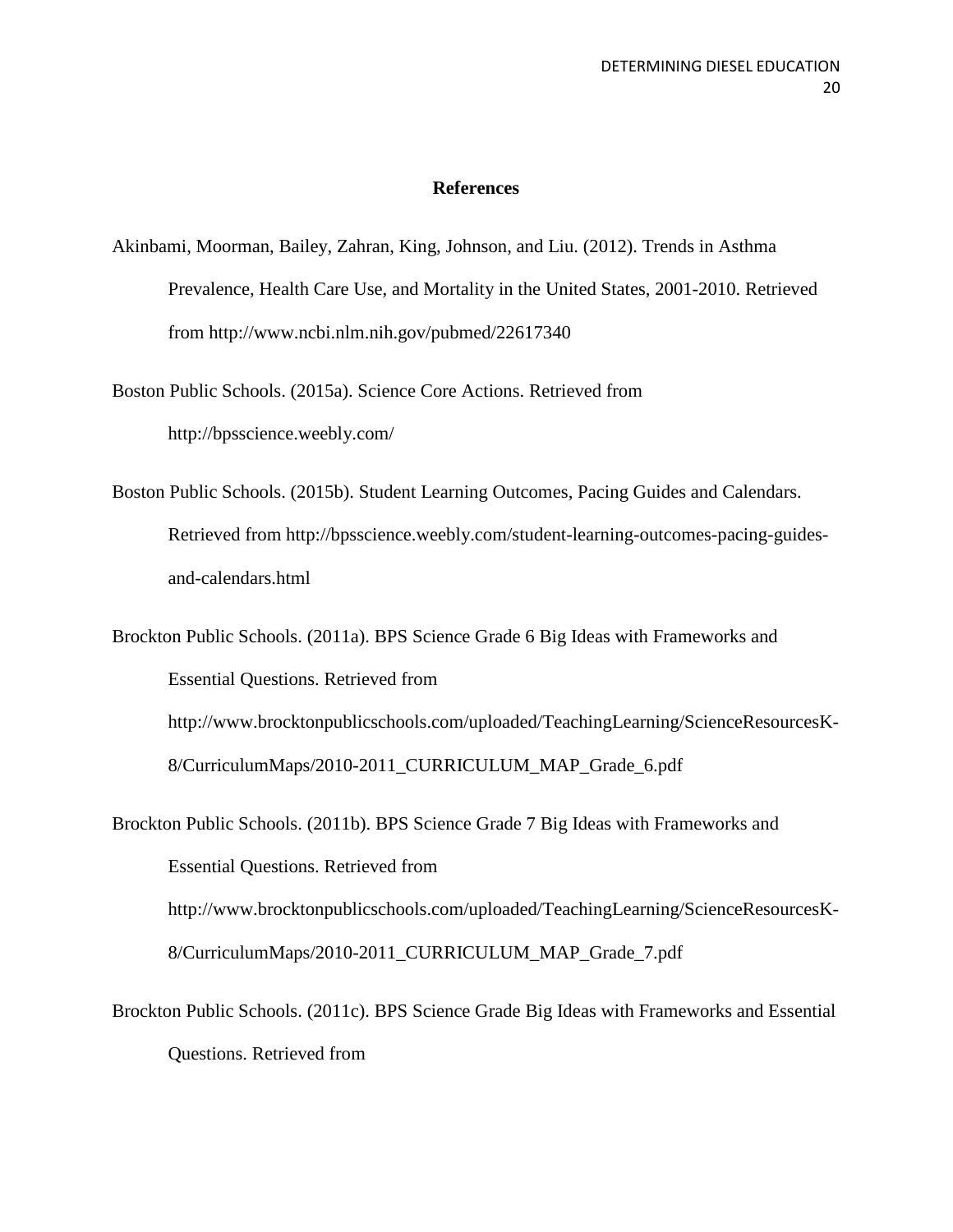http://www.brocktonpublicschools.com/uploaded/TeachingLearning/ScienceResourcesK-8/CurriculumMaps/2010-2011\_CURRICULUM\_MAP\_Grade\_8.pdf

Brookline Public Schools. (2015). K-8 Curriculum Overviews. Retrieved from <http://www.brookline.k12.ma.us/domain/58>

California Department of Education. (2015). NGSS for California Public Schools, K-12. Retrieved from http://www.cde.ca.gov/pd/ca/sc/ngssstandards.asp

Cambridge Public Schools. (2015a). Grade 6. Retrieved from

http://www.cpsd.us/departments/department\_of\_stem/science/middle\_school\_science/gra de\_6

Cambridge Public Schools. (2015b). Grade 7. Retrieved from http://www.cpsd.us/departments/department\_of\_stem/science/middle\_school\_science/gra de\_7

- Cambridge Public Schools. (2015c). Grade 8. Retrieved from http://www.cpsd.us/departments/department\_of\_stem/science/middle\_school\_science/gra de\_8
- Centers for Disease Control. (2009). Asthma in Massachusetts. Retrieved from http://www.cdc.gov/asthma/stateprofiles/Asthma\_in\_MA.pdf

Clean Air Task Force. (2005). An Analysis of Diesel Air Pollution and Public Health in America. Retrieved from http://www.catf.us/resources/whitepapers/files/Diesel\_in\_America\_Technical\_Paper.pdf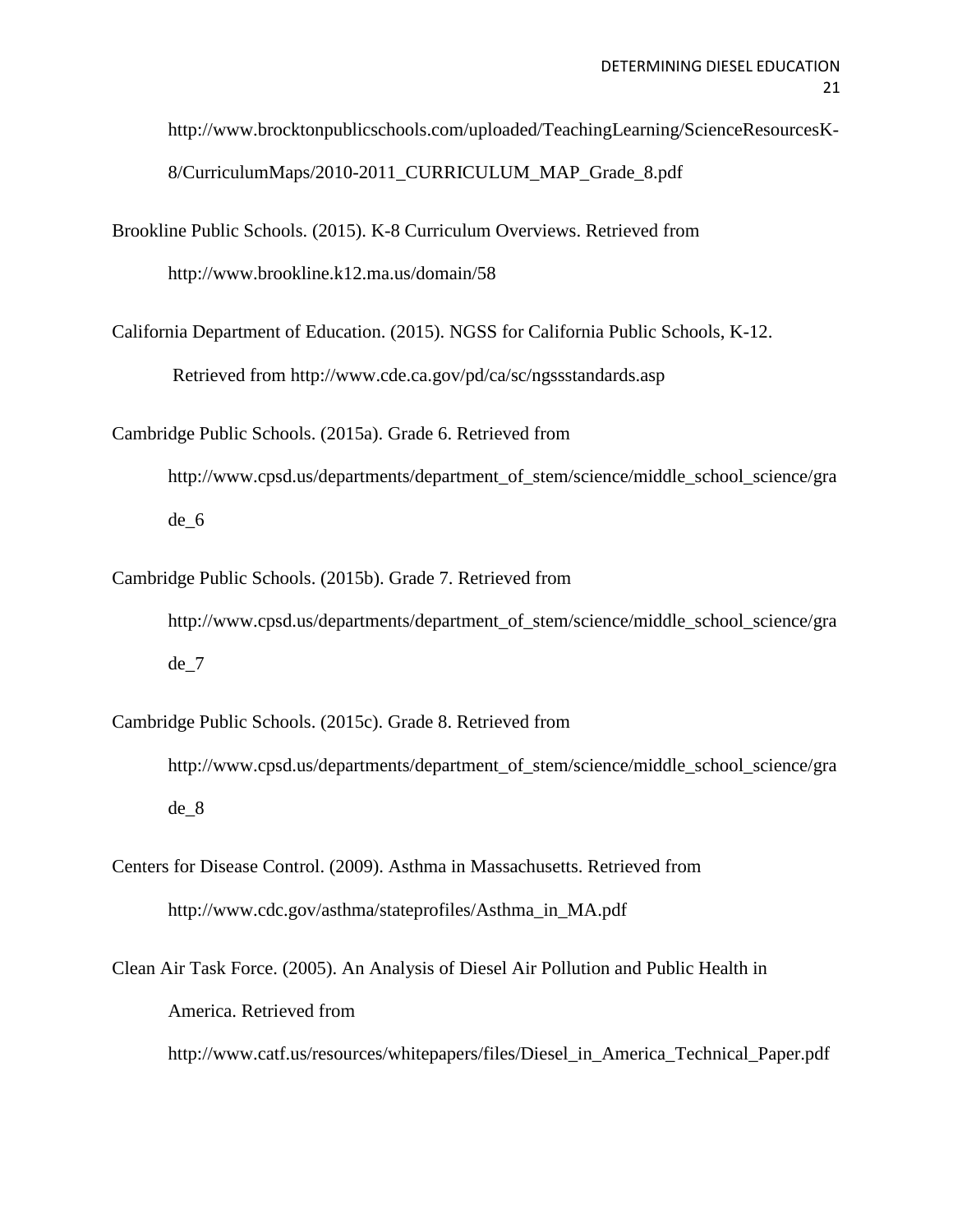Colorado Department of Education. (2009). Colorado Department of Education. Retrieved from https://www.cde.state.co.us/coscience/statestandards

Department of Health and Human Services. (2000). Diesel Exhaust Particulates. Retrieved from http://ntp.niehs.nih.gov/ntp/roc/content/profiles/dieselexhaustparticulates.pdf

Environmental Protection Agency. (2016). Clean School Bus. Retrieved from 20http://www.epa.gov/cleandiesel/clean-school-bus

Haverhill Public Schools. (2011). Curriculum Frameworks and Standards. Retrieved from https://haverhillpspublic.rubiconatlas.org/Atlas/Browse/View/Curriculum?BackLink=Atlas\_Browse\_View \_Curriculum&Page=1&GradeFilter%5B%5D=10&NowViewing=Atlas\_Browse\_View\_ Curriculum

Lowell Public Schools. (2014). Grade Span 6-8 Current Massachusetts Curriculum Framework for Science. Retrieved from http://www.lowell.k12.ma.us/files/\_3ULBz\_/11eefdef7558a6953745a49013852ec4/Grad e\_6-8\_Science\_Standards\_2014-2015.pdf

Lynn Public Schools. (2015). Curriculum Guides. Retrieved from http://www.lynnschools.org/documents/departments/curriculum/curriculum\_guides/2015- 2016\_Curriculum%20Guides\_Middle\_School\_EN.pdf

Massachusetts Department of Education. (2016a). Review of the Science and Technology/Engineering Framework, 2009-2016. Retrieved from http://www.doe.mass.edu/stem/review.html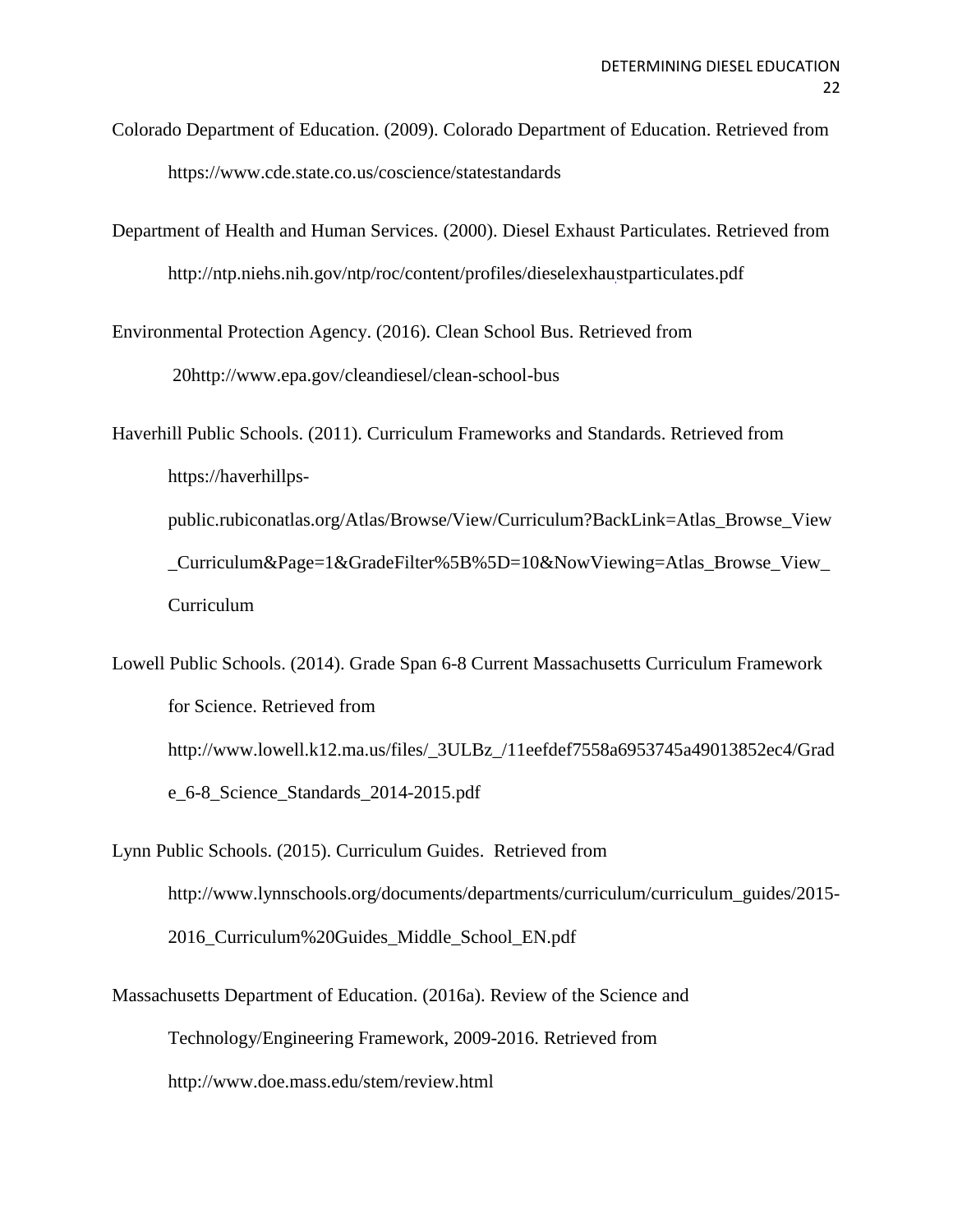- Massachusetts Department of Education. (2016b). Current Curriculum Frameworks. Retrieved from http://www.doe.mass.edu/frameworks/current.html
- Massachusetts Department of Education. (2015). Massachusetts Curriculum Frameworks Retrieved from<http://www.doe.mass.edu/frameworks/current.html>

Massachusetts Department of Education. (2006). Massachusetts Science and Technology/Engineering Curriculum Framework. Retrieved from http://www.doe.mass.edu/frameworks/scitech/1006.pdf

- Massachusetts Department of Elementary and Secondary Education. (2013). The Massachusetts Board of Elementary and Secondary Education. Retrieved from [http://www.doe.mass.edu/boe/docs/FY2014/2013-10/item2.html.](http://www.doe.mass.edu/boe/docs/FY2014/2013-10/item2.html)
- Natural Resource Defense Control. (1997). Our Children at Risk. Retrieved from <http://www.nrdc.org/health/kids/ocar/chap4.asp>
- Next Generation Science Standards. (2016a). The Need for Standards. Retrieved from http://www.nextgenscience.org/need-standards
- Next Generation Science Standards. (2016b). Three Dimensional Learning. Retrieved from http://www.nextgenscience.org/three-dimensions
- Next Generation Science Standards. (2016c). MS-ESS3-3 Earth and Human Activity. Retrieved from http://www.nextgenscience.org/pe/ms-ess3-3-earth-and-human-activity
- Next Generation Science Standards. (2016d). MS Human Impact. Retrieved from http://www.nextgenscience.org/topic-arrangement/mshuman-impacts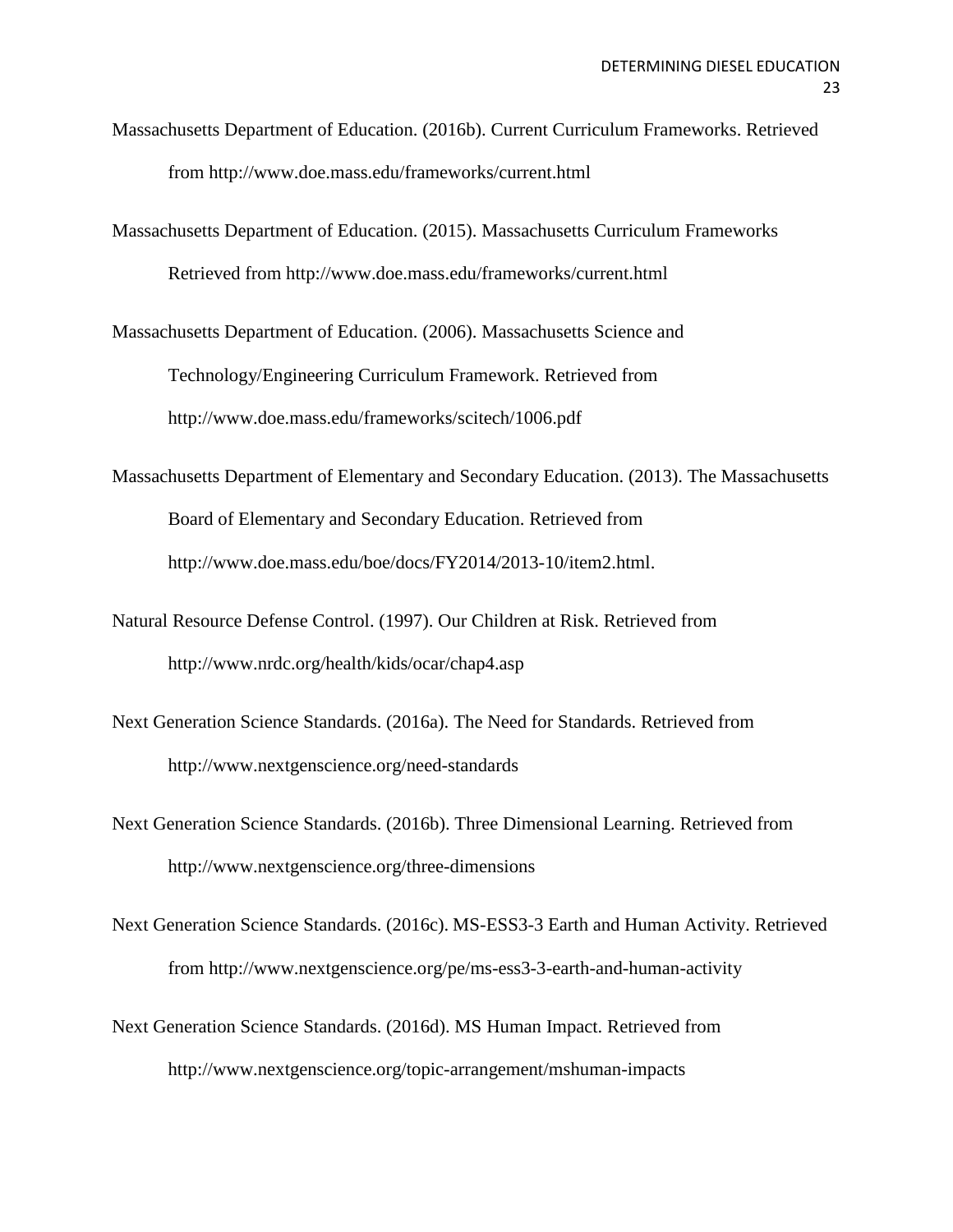Next Generation Science Standards. (2016e). MS ESS3 5 Earth and Human Activity. Retrieved from http://www.nextgenscience.org/pe/ms-ess3-5-earth-and-human-activity

Next Generation Science Standards. (2016f). Massachusetts.

http://www.nextgenscience.org/Massachusetts

Next Generation Science Standards. (2015). Human Impacts. Retrieved from http://www.nextgenscience.org/topic-arrangement/mshuman-impacts

New Bedford Schools. (2015a). Grade 6 Expectations. Retrieved from http://www.newbedfordschools.org/dynimg/\_JNAAA\_/docid/0x0C0306E55A9AF634/7/ New%2BBedford%2B6th%2BGrade%2BSocial%2BStudies%2Band%2BScience%2BSt andards.pdf

New Bedford Schools. (2015b). Grade 7 Expectations. Retrieved from http://www.newbedfordschools.org/dynimg/\_JNAAA\_/docid/0x0C0306E55A9AF634/7/ New%2BBedford%2B7th%2BGrade%2BSocial%2BStudies%2Band%2BScience%2BSt andards.pdf

- New Bedford Schools. (2015c). Grade 8 Expectations. Retrieved from http://www.newbedfordschools.org/dynimg/\_JNAAA\_/docid/0x0C0306E55A9AF634/7/ New%2BBedford%2B8th%2BGrade%2BSocial%2BStudies%2Band%2BScience%2BSt andards.pdf
- Next Generation Science Standards. (2015). Massachusetts. Retrieved from http://www.nextgenscience.org/massachusetts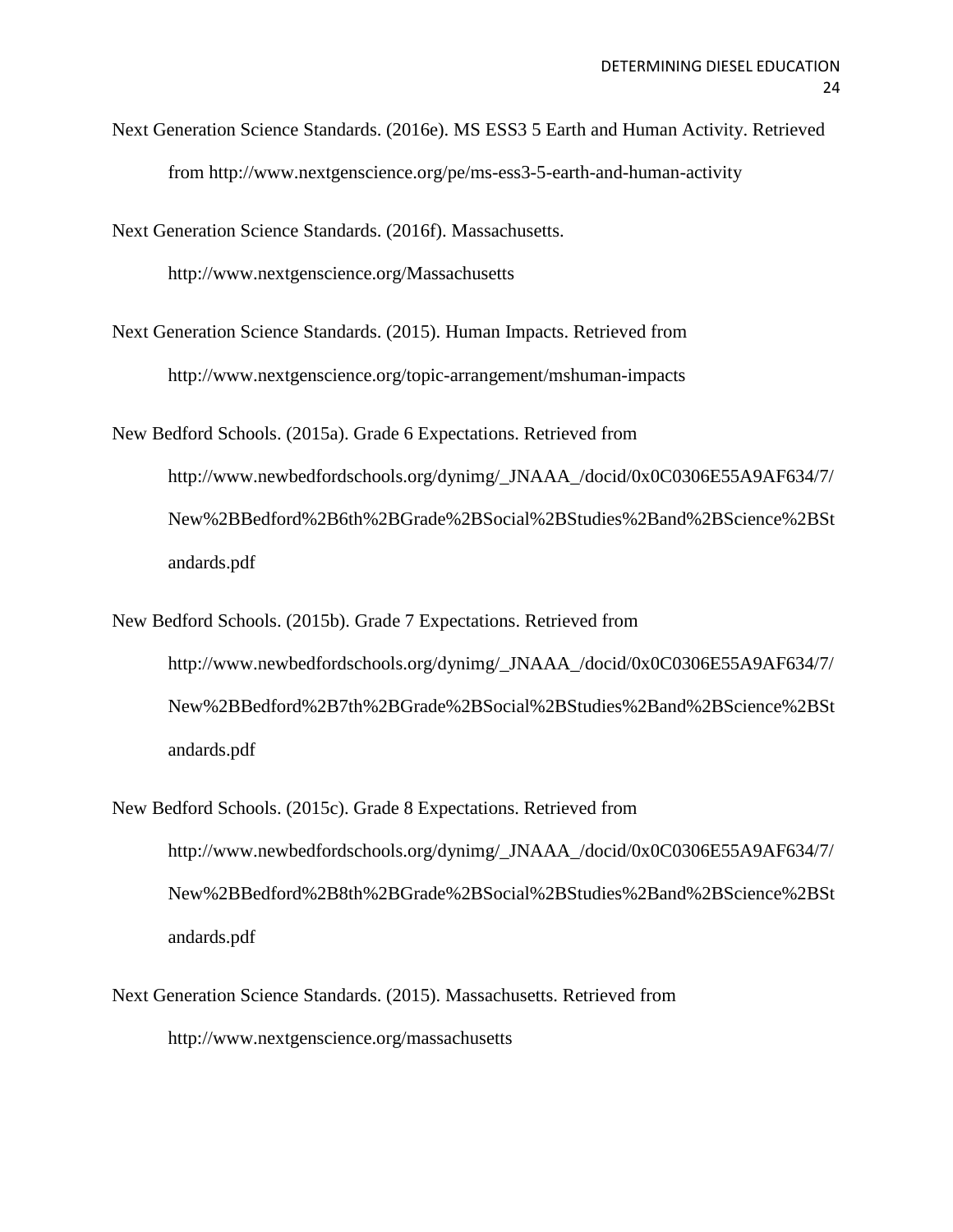- Office of Environmental Health Hazard Assessment. (2007). Health Effects of Diesel Exhaust. Retrieved from: http://oehha.ca.gov/public\_info/facts/dieselfacts.html
- Oregon Department of Education. (2015). Oregon adopts the Next Generation Science Standards as the new Oregon Science Standards!. Retrieved from http://www.ode.state.or.us/news/announcements/announcement.aspx?=9699
- Rooney, K. (2011). Take the Long Way Home. Retrieved from http://www.yale.edu/ynhti/curriculum/units/2011/4/11.04.04.x.html
- Salem Public Schools. (2015). Elementary & Middle School Science Resources. Retrieved from http://www.salemk12.org/Pages/FV1-000114B3/FV1-00014306/S000652A0
- Somerville Public Schools. (2007). Science Benchmarks for Grades 1-8. Retrieved from http://www.somerville.k12.ma.us/education/page/download.php?fileinfo=U2NpZW5jZV 9CZW5jaG1hcmtzX2Zvcl9HcmFkZXNfMV90b184LnBkZjo6Oi93d3cvc2Nob29scy9zY y9yZW1vdGUvaW1hZ2VzL2F0dGFjaC8xMzc2OS8yMDg0XzEzNzY5X2F0dGFjaF8y OTc4LnBkZg==
- State of the Air. (2015). Report Card: Massachusetts. Retrieved from http://www.stateoftheair.org/2013/states/massachusetts/
- The World Bank.  $(2014)$ .  $CO<sub>2</sub>$  Emissions. Retrieved from http://data.worldbank.org/indicator/EN.ATM.CO2E.PC/countries/US--XS?display=graph
- The World Bank. (2014). Urban Population (% of Total). Retrieved from http://data.worldbank.org/indicator/SP.URB.TOTL.IN.ZS